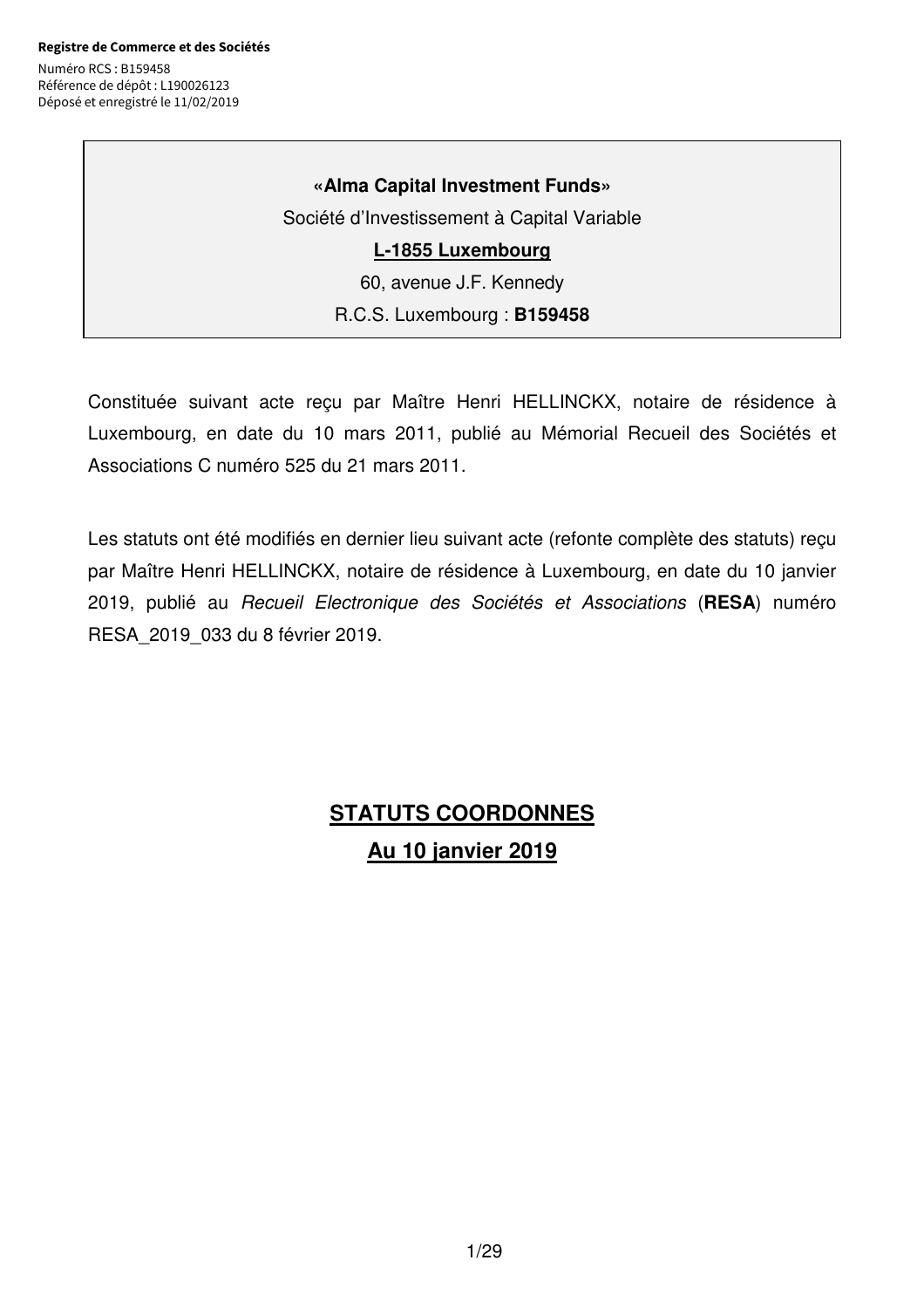### **Art. 1. Name.**

1.1 There is hereby formed among the subscribers, and all other persons who shall become owners of the shares hereafter created, an investment company with variable capital (société d'investissement à capital variable) in the form of a public limited liability company (société anonyme) under the name **"Alma Capital lnvestment Funds"** (the Company).

1.2 Any reference to shareholders of the Company (Shareholders) in the articles of incorporation of the Company (the Articles) shall be a reference to 1 (one) Shareholder as long as the Company shall have 1 (one) Shareholder.

## **Art. 2. Registered office.**

2.1 The registered office of the Company is established in the municipality of Luxembourg. It may be transferred to any other place within the Grand Duchy of Luxembourg by a resolution of the general meeting of Shareholders of the Company (the General Meeting), deliberating in the manner provided for amendments to the Articles or by the board of directors of the Company (the Board) if and to the extent permitted by law. It may be transferred within the Grand-Duchy of Luxembourg by a resolution of the Board.

2.2 The Board shall further have the right to set up offices, administrative centres and agencies wherever it shall deem fit, either within or outside of the Grand Duchy of Luxembourg.

2.3 If extraordinary events of political, economic or social nature, likely to impair the normal activity at the registered office or the easy communication between that office and foreign countries, shall occur or shall be imminent, the registered office may be provisionally transferred abroad until such time as circumstances have completely returned to normal. Such a transfer will have no effect on the nationality of the Company, which shall remain a Luxembourg company: The declaration of the provisional transfer abroad of the registered office will be made and brought to the attention of third parties by the officer of the Company best placed to do so in the circumstances.

**Art. 3. Duration.** The Company is established for an unlimited duration.

# **Art. 4. Object of the company.**

4.1 The exclusive purpose of the Company is to invest the assets of the Company in transferable securities and other assets permitted by law in accordance with the principle of risk diversification, within the limits of the investment policies and restrictions determined by the Board pursuant to article 19 hereof, and with the objective of paying out to Shareholders the profits resulting from the management of the assets of the Company, either through distributions or through accumulation of income in the Company.

4.2 The Company may take any measures and execute any transactions that it considers expedient with regard to the fulfilment and implementation of the object of the Company to the full extent permitted by Part I of the Luxembourg law dated 17 December 2010 concerning undertakings for collective investment as well as subsequent amendments and laws in relation thereto (the 2010 Law).

# **Art. 5. Share capital, Share classes.**

5.1 The capital of the Company will at all times be equal to the total net assets of the Company and will be represented by fully paid-up shares of no par value.

5.2 The minimum capital, as provided by law, is fixed at EUR 1,250,000 (one million two hundred and fifty thousand euros) reached within a period of six months as from the authorisation of the Company by the Luxembourg supervisory authority. Shares of a Target Sub-fund held by a Cross-investing Sub-fund (as defined in article 19.7 below) will not be taken into account for the purpose of the calculation of the EUR 1,250,000 minimum capital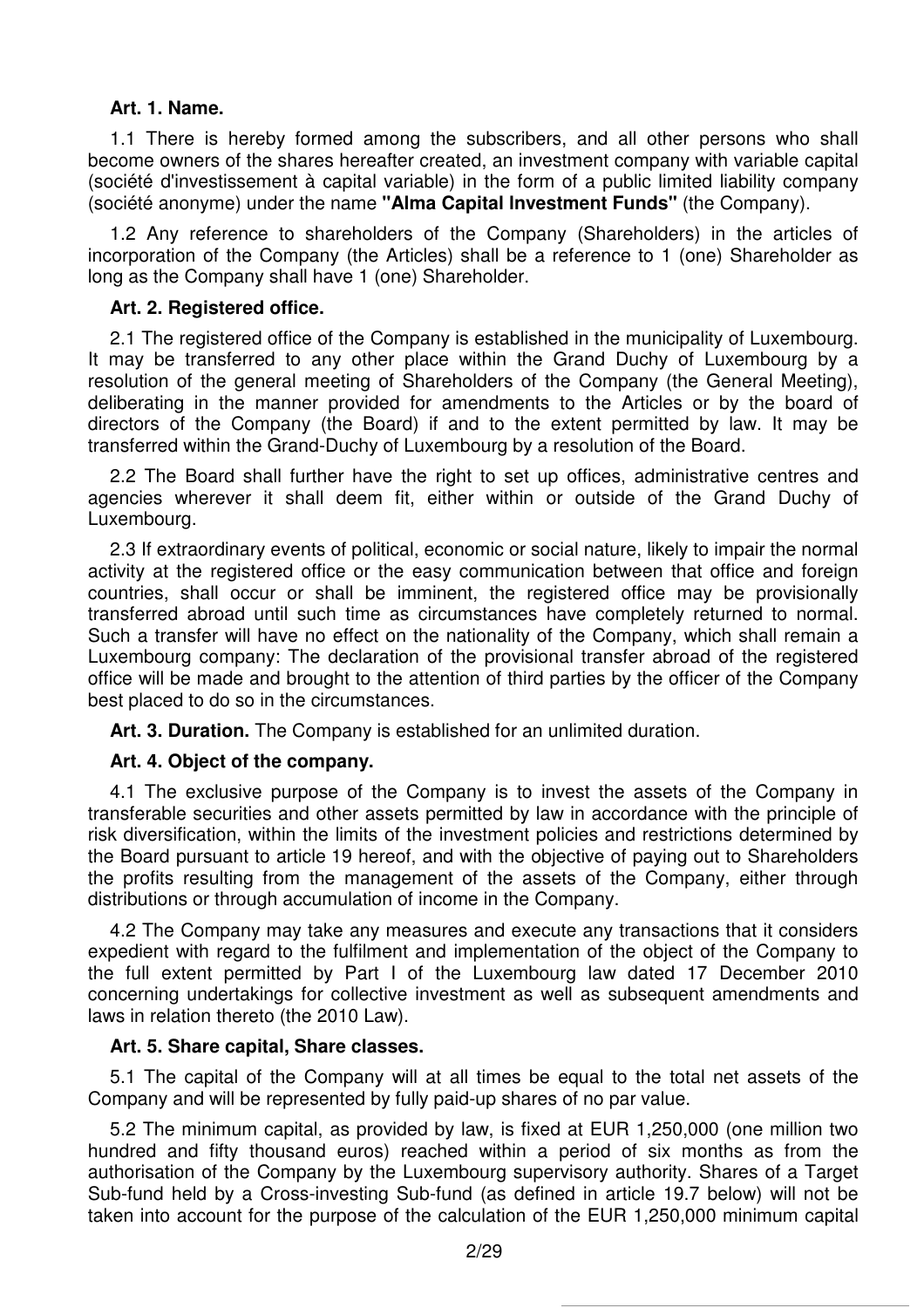requirement. Upon the decision of the Board, the shares issued in accordance with these Articles may be of more than one share class. The proceeds from the issue of shares of a share class, less a sales commission (sales charge) (if any), are invested in transferable securities of all types and other legally permissible assets in accordance with the investment policy as set forth by the Board and taking into account investment restrictions imposed by law.

5.3 The initial capital is EUR 31,000 (thirty one thousand euros) divided into 31 (thirty one) shares of no par value.

5.4 The Company has an umbrella structure, each compartment corresponding to a distinct part of the assets and liabilities of the Company (a Sub-fund) as defined in the 2010 Law, and that is formed for one or more share classes of the type described in these Articles. Each Sub-fund will be invested in accordance with the investment objective and policy applicable to that Sub-fund, the investment objective, policy, as well as the risk profile and other specific features of each Sub-fund are set forth in the prospectus of the Company (the Prospectus). Each Sub-fund may have its own funding, share classes, investment policy, capital gains, expenses and losses, distribution policy or other specific features.

5.5 Within a Sub-fund, the Board may, at any time, decide to issue one or more classes of shares the assets of which will be commonly invested but subject to different fee structures, distribution, marketing targets, currency or other specific features, including special rights as regards the appointment of directors in accordance with article 13 of these Articles. A separate net asset value per share, which may differ as a consequence of these variable factors, will be calculated for each class.

5.6 The Company may create additional classes whose features may differ from the existing classes and additional Sub-funds whose investment objectives may differ from those of the Sub-funds then existing. Upon creation of new Sub-funds or classes, the Prospectus will be updated, if necessary.

5.7 Within each class of shares within each Sub-fund, the Board may, from time to time and in its absolute discretion, decide to issue separate series of shares (the Series). Each Series (if applicable) of shares of each class shall rank equally in priority and preference with every other Series of that class except that any performance fee (if applicable) payable by the relevant class of shares shall be allocated to each Series of each class based on the performance of that Series of that class with the result that shares of each Series of each class may have a different net asset value per share. The capital contributions made in respect of each Series (if applicable) of each class shall be maintained in segregated accounts with separate records in the books of the Company. The Board may from time to time, combine two or more Series of shares within the same class, convert shares of one Series into another Series of the same class, eliminate any Series and create new Series in their sole discretion without obtaining the approval of the relevant Shareholders but subject always to the provisions of the Prospectus.

5.8 The Company is one single legal entity. However, the rights of the Shareholders and creditors relating to a Sub-fund or arising from the setting up, operation and liquidation of a Sub-fund are limited to the assets of that Sub-fund. The assets of a Sub-fund are exclusively dedicated to the satisfaction of the rights of the Shareholder relating to that Sub-fund and the rights of those creditors whose claims have arisen in connection with the setting-up, operation and liquidation of that Sub-fund, and there shall be no cross liability between Subfunds, in derogation of article 2093 of the Luxembourg Civil Code.

5.9 The Board may create each Sub-fund for an unlimited or limited period of time; in the latter case, the Board may, at the expiration of the initial period of time, extend the duration of that Sub-fund one or more times. At the expiration of the duration of a Sub-fund, the Company shall redeem all the shares in the class(es) of shares of that Sub-fund, in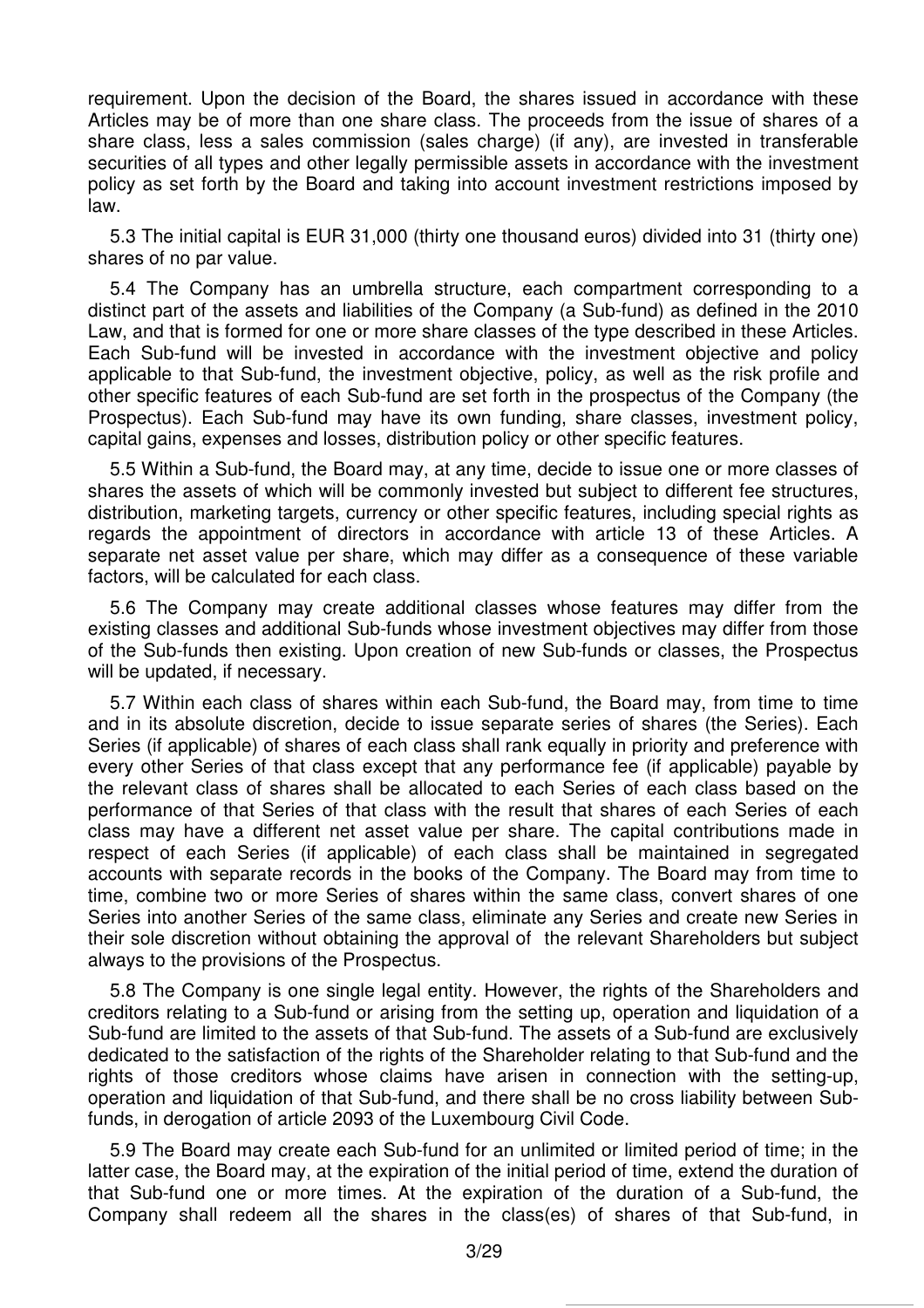accordance with article 8 of these Articles, irrespective of the provisions of articles 23 and 24 of these Articles. At each extension of the duration of a Sub-fund, the registered Shareholders will be duly notified in writing, by a notice sent to their address as recorded in the Company's register of Shareholders. The Company will inform the bearer Shareholders by a notice published in a manner as determined by the Company, if these investors and their addresses are not known to the Company. The Prospectus shall indicate the duration of each Sub-fund and, if applicable, any extension of its duration.

5.10 For the purpose of determining the capital of the Company, the net assets attributable to each class of shares will, if not already denominated in Euro, be converted into Euro. The capital of the Company equals the total of the net assets of all the classes of shares.

### **Art. 6. Shares.**

6.1 Individual, collective and global certificates may be issued; no claim can be made on the issue of physical securities. The Board determines whether the Company issues shares in bearer and/or in registered form. If bearer share certificates are issued, they will be issued in such denominations as the Board prescribes, and they may be imprinted with a notice that they may not be transferred to any Restricted Person (as defined in article 10 below) or entity established by or for a Restricted Person. The applicability of the regulations of article 10 does not, however, depend on whether certificates are imprinted with such a notice. In all cases, bearer shares shall be deposited with a depositary, which shall maintain a register of bearer shares in Luxembourg and all ownership of bearer shares shall be registered in that register in compliance with the Law of 10th august 1915 on commercial companies, as amended. The rights attaching to bearer shares may only be exercised on deposit of the bearer shares with the depositary and registration of all particulars in the register. Upon written request by the bearer Shareholder, a certificate recording all registrations regarding him/her shall be delivered by the depositary.

6.2 All registered shares issued by the Company are entered in the register of Shareholders, which is kept by the Company or by one or more persons designated by the Company. This register contains the names of the owners of registered shares, their permanent residence or elected domicile as indicated to the Company, and the number of registered shares held by them.

6.3 The entry of the Shareholder's name in the register of shares evidences the Shareholder's right of ownership to such registered shares. The Company decides whether a certificate for such entry is delivered to the Shareholder or whether the Shareholder receives a written confirmation of its shareholding.

6.4 If bearer shares are issued, registered shares may be converted into bearer shares and bearer shares may be converted into registered shares at the request of the Shareholder. An exchange of registered shares into bearer shares will be effected by cancellation of the registered share certificates, if any, after confirming that the transferee is not a Restricted Person and by issuance of one or more bearer share certificates to replace the cancelled registered share certificates. An entry will be made in the register of Shareholders to evidence such cancellation. An exchange of bearer shares into registered shares will be effected by cancellation of the bearer share certificates, and, if applicable, by issuance of registered share certificates in lieu thereof. An entry will be made in the register of Shareholders to evidence such issuance and an entry will be made in the register of bearer Shareholders by the depositary to evidence such cancellation. At the discretion of the Board, the costs of any such exchange may be charged to the Shareholder requesting it.

6.5 Before shares are issued in bearer form and before registered shares are converted into bearer shares, the Company may require evidence, satisfactory to the Board, that such issuance or exchange will not result in such shares being held by a Restricted Person.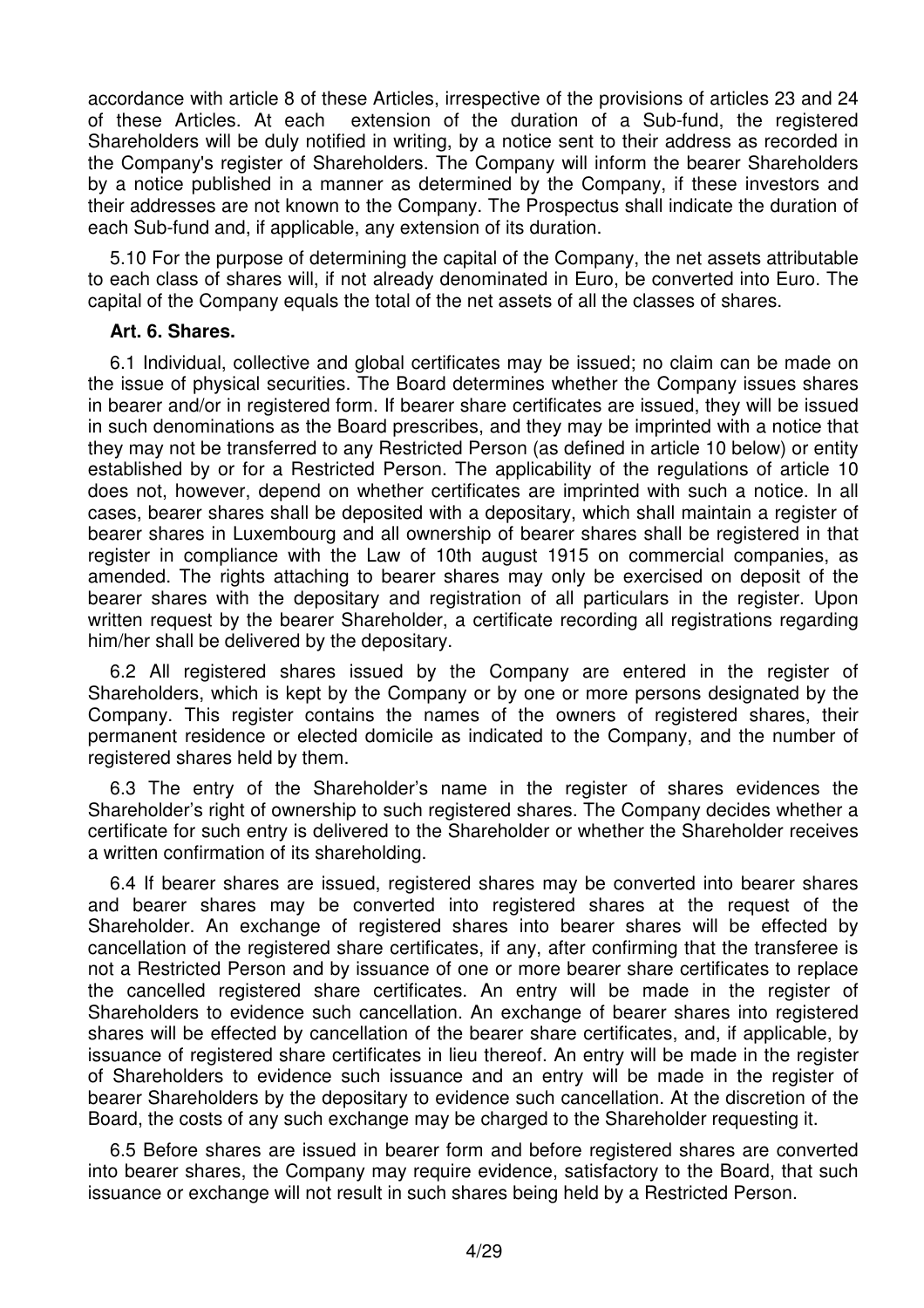6.6 The share certificates will be signed by two members of the Board. The signatures may be handwritten, in facsimile or affixed by means of a stamp. One of these signatures may be made by a person duly authorised to do so by the Board; in this case, it must be handwritten. The Company may issue temporary share certificates in such form as the Board may determine.

6.7 If bearer shares are issued, the transfer of bearer shares will be effected by delivery of the corresponding share certificates and such a transfer shall be effective vis-à-vis third parties upon registration on the register of bearer Shareholders by the depositary. The transfer of registered shares is effected:

(a) if share certificates have been issued, by delivery of the certificate or certificates representing these shares to the Company along with other instruments of transfer satisfactory to the Company, and

(b) if no share certificates have been issued, by a written declaration of transfer to be entered in the register of Shareholders, dated and signed by the transferor and transferee, or by persons holding suitable powers of attorney to act on their behalf. Any transfer of registered shares will be entered in the register of Shareholders. This entry will be signed by one or more members of the Board or by one or more other persons duly authorised to do so by the Board.

6.8 Shareholders entitled to receive registered shares must provide the Company with an address to which all notices and announcements may be sent. This address will also be entered into the register of Shareholders.

6.9 In the event that a Shareholder does not provide an address, the Company may have a notice to this effect entered into the register of Shareholders. The Shareholder's address will be deemed to be at the registered office of the Company, or at such other address as may be determined by the Company from time to time, until another address is provided to the Company by that Shareholder. A Shareholder may, at any time, change the address entered in the register of Shareholders by means of a written notification to the registered office of the Company or to such other address as may be determined by the Company from time to time.

6.10 If a Shareholder can prove to the satisfaction of the Company that his share certificate has been lost, damaged or destroyed, then, at the Shareholder's request, a duplicate share certificate may be issued under such conditions and guarantees as the Company may determine, including but not restricted to a bond issued by an insurance company. With the issuance of the new share certificate, which will be marked as a duplicate, the original share certificate being replaced shall become void.

6.11 Damaged share certificates may be cancelled by the Company and replaced by new certificates.

6.12 The Company may, at its discretion, charge the costs of a duplicate or of a new share certificate and all reasonable expenses incurred by the Company in connection with the issue and registration thereof or in connection with the cancellation of the original share certificate, to the Shareholder.

6.13 The Company recognises only one owner per share. If one or more shares are jointly owned or if the ownership of a share or shares is disputed, all persons claiming a right to those shares will appoint one owner to represent those shares towards the Company. The failure to appoint such an attorney results in the suspension of the exercise of all rights attached to such shares.

6.14 The Company may decide to issue fractional shares. Such fractional shares do not carry voting rights, except where their number is so that they represent a whole share, but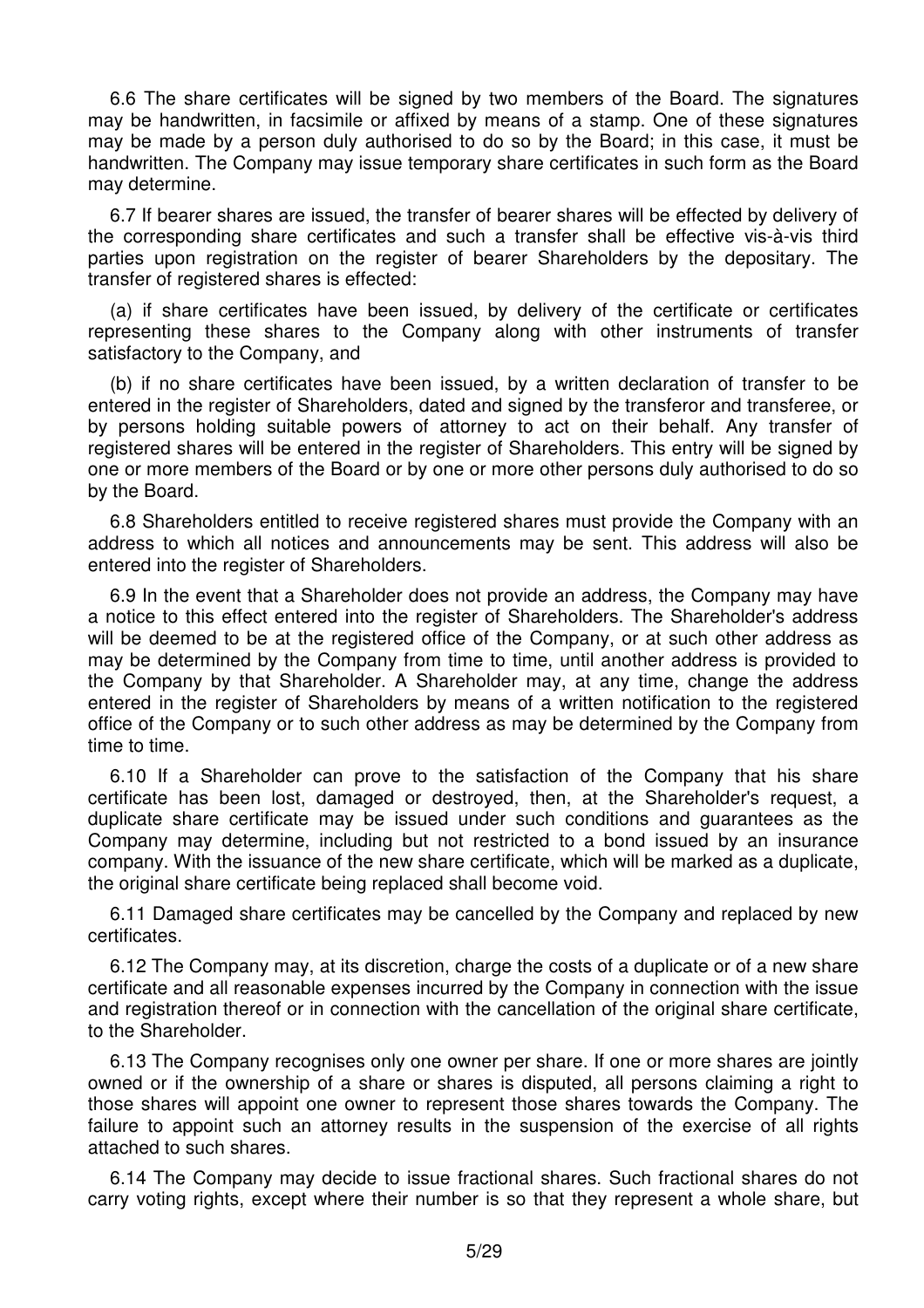are entitled to participate in the net assets attributable to the relevant class of shares on a pro rata basis. Certificates for bearer shares will only be issued for whole shares.

6.15 The Company may lastly decide to issue non-voting shares up to 100% of the shares issued by any Sub-fund of the Company in accordance with the Law of 10 August 1915 on commercial companies, as amended. The issue of non-voting shares is subject to either the right to a dividend in the event of a distribution of profit, the right to reimbursement of the contribution made or the right to distribution of the liquidation proceeds as more described in the Prospectus, where applicable.

### **Art. 7. Issue of shares**

7.1 The Board is authorised, without limitation, to issue an unlimited number of fully paid up shares at any time without reserving a preferential right to subscribe for the shares to be issued for the existing Shareholders.

7.2 The Board may impose restrictions on the frequency at which shares of a certain class are issued; the Board may, in particular, decide that shares of a particular class will only be issued during one or more offering periods or at such other intervals as provided for in the Prospectus.

7.3 Shares in Sub-funds will be issued at the subscription price. The subscription price for shares of a particular share class of a Sub-fund corresponds to the net asset value per share of the respective share class (see articles 11 and 12) plus any subscription fee, if applicable. Additional fees may be incurred if distributors and paying agents are involved in a transaction. The relevant subscription price may be rounded down to two decimal places.

7.4 A process determined by the Board and described in the Prospectus shall govern the chronology of the issue of shares in a Sub-fund.

7.5 The subscription price is payable within a period determined by the Board, which may not exceed 4 (four) business days from the relevant valuation day, determined as every such day on which the net asset value per share for a given class of shares or Sub-fund is calculated (the Valuation Day).

7.6 The Board may confer the authority upon any of its members, any managing director, officer or other duly authorised representative to accept subscription applications, to receive payments for newly issued shares and to deliver these shares.

7.7 The Company may agree to issue shares as consideration for a contribution in kind of assets, in accordance with Luxembourg law, in particular in accordance with the obligation to deliver a valuation report from an auditor (réviseur d'entreprises agréé), and provided that such assets are in accordance with the investment objectives and policies of the relevant Sub-fund. All costs related to the contribution in kind are borne by the Shareholder acquiring shares in this manner.

7.8 Applications for subscription are irrevocable, except - for the duration of such suspension - when the calculation of the net asset value has been suspended in accordance with article 12 of these Articles.

#### **Art. 8. Redemption of shares.**

8.1 Any Shareholder may request a redemption of all or part of his shares from the Company, pursuant to the conditions and procedures set forth by the Board in the Prospectus and within the limits provided by law and these Articles.

8.2 Subject to the provisions of article 12 of these Articles, the redemption price per share will be paid within a period determined by the Board which may not exceed 5 (five) business days from the relevant Valuation Day, as determined in accordance with the current policy of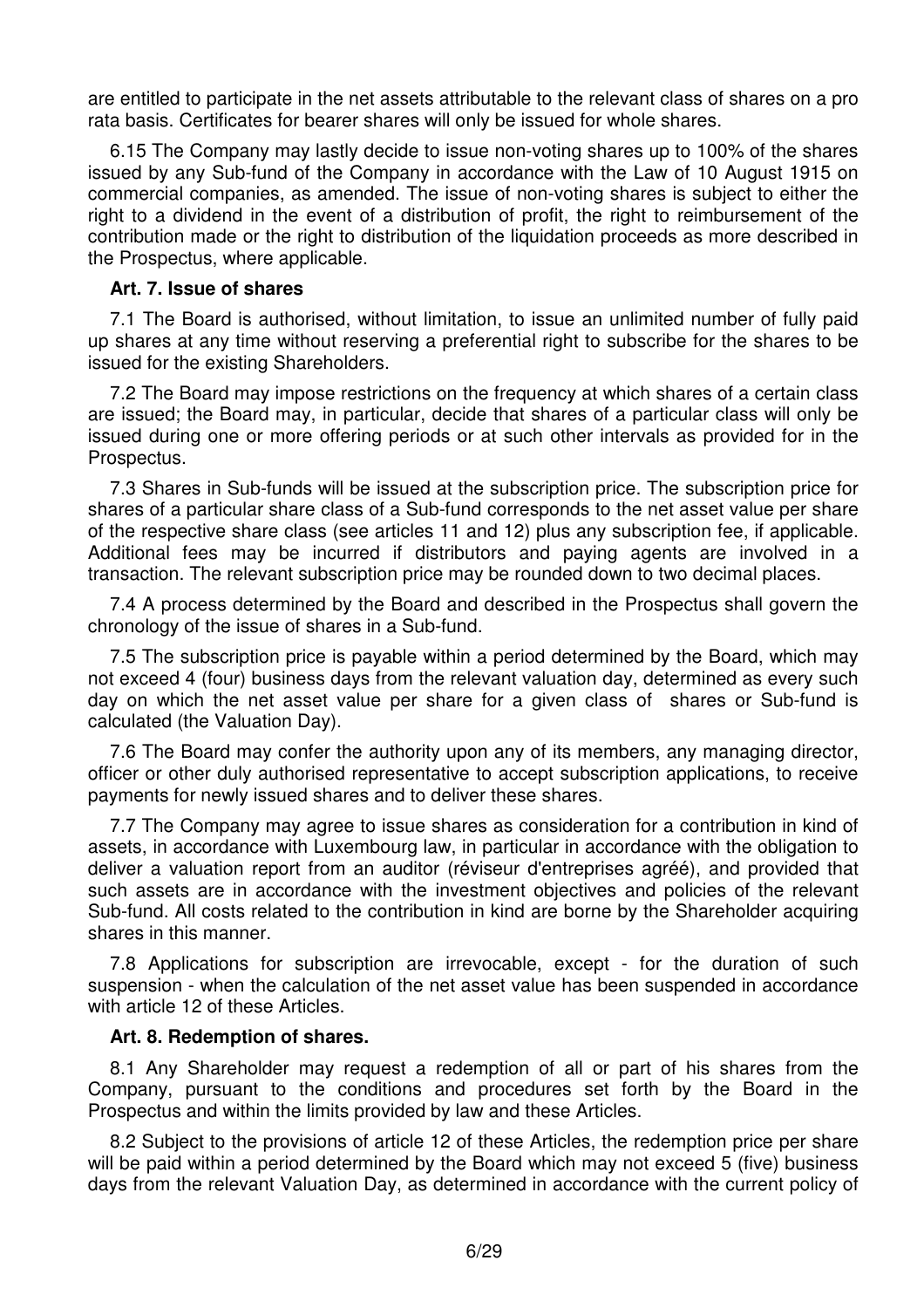the Board, provided that any share certificates issued and any other transfer documents have been received by the Company.

8.3 The redemption price per share for shares of a particular share class of a Sub-fund corresponds to the net asset value per share of the respective share class less any redemption fee, if applicable. Additional fees may be incurred if distributors and paying agents are involved in a transaction. The relevant redemption price may be rounded down to two decimal places.

8.4 A process determined by the Board and described in the Prospectus shall govern the chronology of the redemption of shares in a Sub-fund.

8.5 If as a result of a redemption application, the number or the value of the shares held by any Shareholder in any class of shares falls below the minimum number or value that is then determined by the Board in the Prospectus, the Company may decide to treat such an application as an application for redemption of all of that Shareholder's shares in the given share class.

8.6 If, in addition, on a Valuation Day or at some time during a Valuation Day, redemption applications as defined in this article and conversion applications as defined in article 9 of these Articles exceed a certain level set by the Board in relation to the shares of a given share class, the Board may resolve to reduce proportionally part or all of the redemption and conversion applications for a certain time period and in the manner deemed necessary by the Board, in the best interest of the Company. The portion of the non-proceeded redemptions will then be proceeded by priority on the Valuation Day following this period, these redemption and conversion applications will be given priority and dealt with ahead of other applications (but subject always to the foregoing limit).

8.7 All redeemed shares may be cancelled.

8.8 All applications for redemption of shares are irrevocable, except -in each case for the duration of the suspension -in accordance with article 12 of these Articles, when the calculation of the net asset value has been suspended or when redemption has been suspended as provided for in this article.

8.9 The Company may also elect to make redemptions in kind in accordance with Luxembourg law, in particular in accordance with the obligation to deliver a valuation report from an auditor (réviseur d'entreprises agréé) and in the interest of the remaining Shareholders. All costs related to the redemption in kind are borne by the Shareholder requesting such a redemption.

# **Art. 9. Conversion of shares.**

9.1 A Shareholder may convert shares of a particular share class of a Sub-fund held in whole or in part into shares of the corresponding share class of another Sub-fund; conversions from shares of one class of a Sub-fund to shares of another class of either the same or a different Sub-fund are also permitted, except otherwise decided by the Board.

9.2 The Board may make the conversion of shares dependent upon additional conditions.

9.3 A conversion application will be considered as an application to redeem the shares held by the Shareholder and as an application for the simultaneous acquisition (issue) of the shares to be acquired. The conversion ratio will be calculated on the basis of the net asset value per share of the respective share class; a conversion fee may be incurred. Additional fees may be incurred if distributors and paying agents are involved in a transaction. The prices of the conversion may be rounded down to two decimal places. The Board may determine that balances of less than a reasonable amount to be set by the Board, resulting from conversions will not be paid out to Shareholders.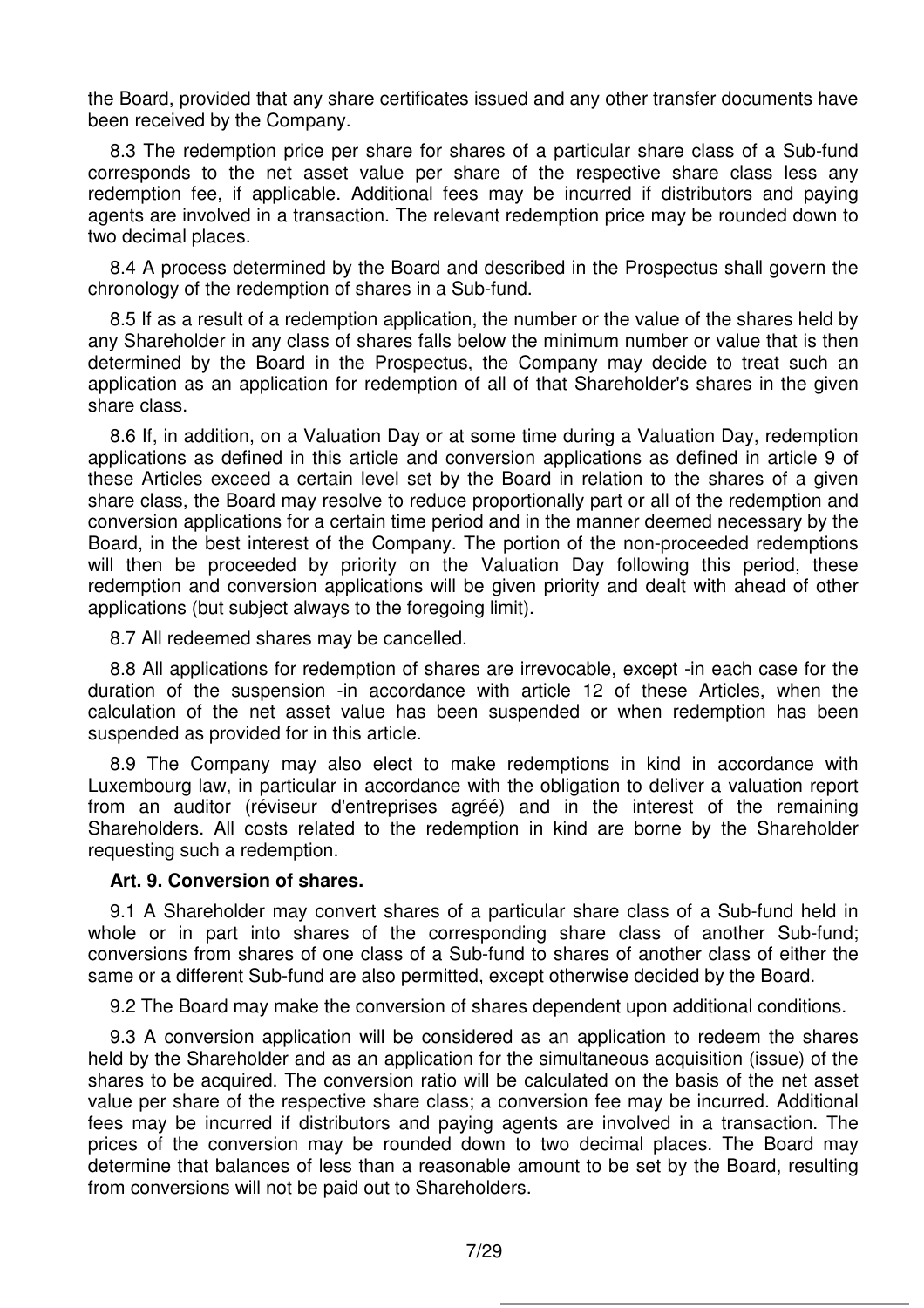9.4 As a rule, both the redemption and the acquisition parts of the conversion application should be calculated on the basis of the values prevailing on one and the same Valuation Day. If there are different order acceptance deadlines for the Sub-funds in question, the calculation may deviate from this, in particular depending on the sales channel. In particular either:

(a) the sales part may be calculated in accordance with the general rules on the redemption of shares (which may be older than the general rules on the issue of shares), while the purchase part would be calculated in accordance with the general (newer) rules on the issue of shares; or

(b) the sales part is not calculated until a time later in relation to the general rules on share redemption together with the purchase part calculated in accordance with the newer (in relation to the sales part) rules on the issue of shares.

9.5 Conversions may only be effected if, at the time, both the redemption of the shares to be converted and the issue of the shares to be acquired are simultaneously possible; there will be no partial execution of the application unless the possibility of issuing the shares to be acquired ceases after the shares to be converted have been redeemed.

9.6 All applications for the conversion of shares are irrevocable, except - in each case for the duration of the suspension - in accordance with article 12 of these Articles, when the calculation of the net asset value of the shares to be redeemed has been suspended or when redemption of the shares to be redeemed has been suspended as provided for in article 8. If the calculation of the net asset value of the shares to be acquired is suspended after the shares to be converted have already been redeemed, only the acquisition part of the conversion application can be revoked during this suspension.

9.7 If, in addition, on a Valuation Day or at some time during a Valuation Day redemption applications as defined in article 8 of these Articles and conversion applications as defined in this article exceed a certain level set by the Board in relation to the shares issued in the share class, the Board may resolve to reduce proportionally part or all of the redemption and conversion applications for a certain period of time and in the manner deemed necessary by the Board, in the best interest of the Company. The portion of the non-proceeded redemptions will then be proceeded by priority on the Valuation Day following this period, these redemption and conversion applications will be given priority and dealt with ahead of other applications (but subject always to the foregoing limit).

9.8 If as a result of a conversion application, the number or the value of the shares held by any Shareholder in any class falls below the minimum number or value that is then - if the rights provided for in this sentence are to be applicable - determined by the Board in the Prospectus, the Company may decide to treat the purchase part of the conversion application as a request for redemption for all of the Shareholder's shares in the given share class; the acquisition part of the conversion application remains unaffected by any additional redemption of shares.

9.9 Shares that are converted to shares of another share class will be cancelled.

9.10 Any conversion of voting shares in issue into non-voting shares (if possible) and any conversion of non-voting shares (if any) in issue into voting shares are however subject to a specific prior decision or prior approval of the Board and subject the provision of the Law of 10th august 1915 on commercial companies, as amended.

# **Art. 10. Restrictions on ownership of shares.**

10.1 The Company may restrict or prevent the ownership of shares in the Company by any individual or legal entity,

(a) if in the opinion of the Company such holding may be detrimental to the Company,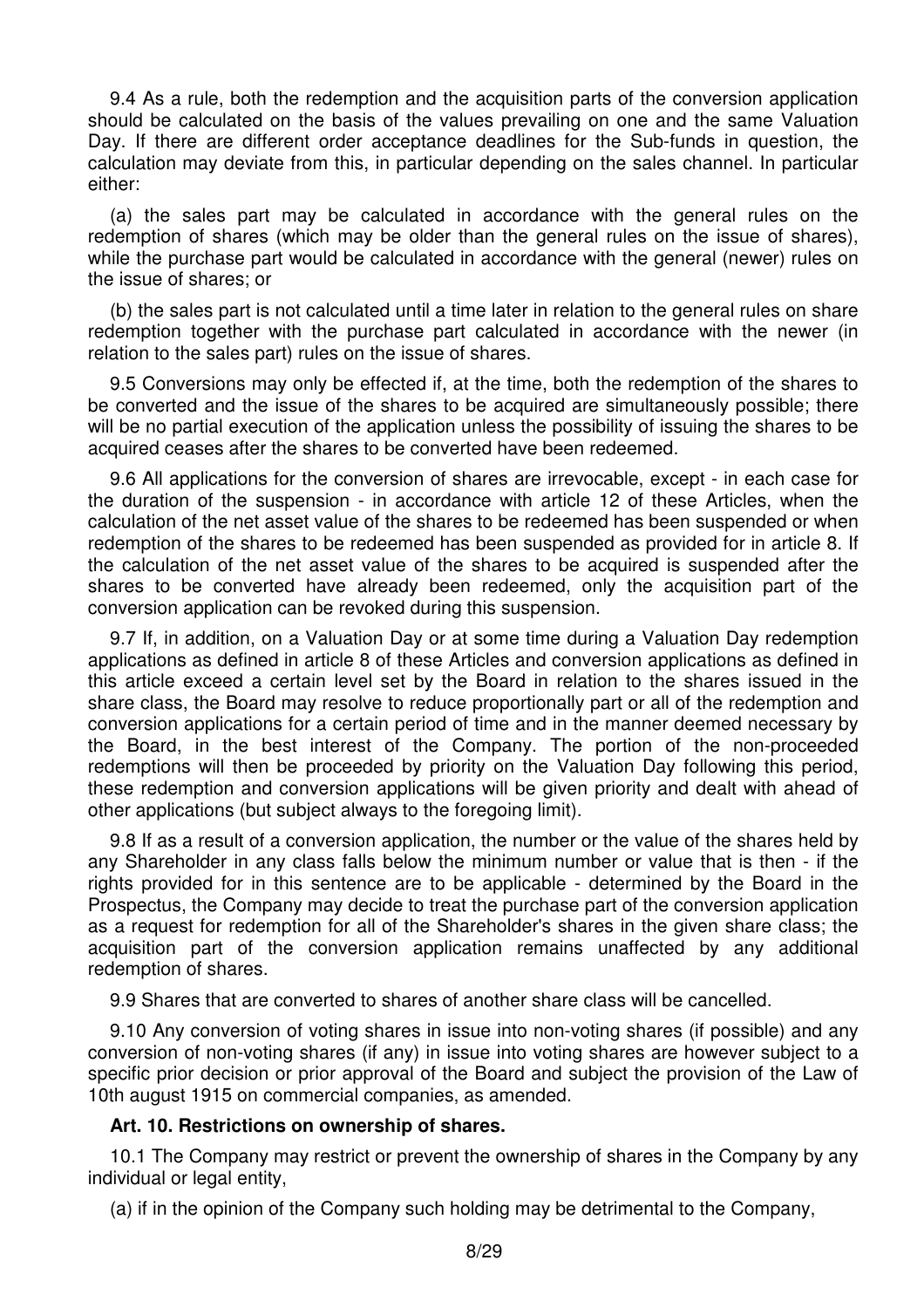(b) if it may result in a breach of any law or regulation, whether Luxembourg law or other law,

(c) if as a result thereof the Company may become exposed to tax disadvantages or other financial disadvantages that it would not have otherwise incurred (such individual or legal entities are to be determined by the Board and are defined herein as Restricted Persons),

(d) if it is in the interests of a Sub-fund and / or its Shareholders to do so, including when any Sub-fund reaches a size that could impact the ability to find suitable investments for that Sub-fund. The Board may temporarily close a Sub-fund for subscriptions.

10.2 For such purposes the Company may:

(a) decline to issue any shares and decline to register any transfer of shares, where such registration or transfer would result in legal or beneficial ownership of such shares by a Restricted Person; and

(b) at any time require any person whose name is entered in the register of Shareholders or who seeks to register the transfer of shares in the register of Shareholders to furnish the Company with any information, supported by affidavit, which it may consider necessary for the purpose of determining whether or not beneficial ownership of such Shareholder's shares rests with a Restricted Person, or whether such registration will result in beneficial ownership of such shares by a Restricted Person; and

(c) decline to accept the vote of any Restricted Person at the General Meeting; and

(d) instruct a Shareholder to sell his shares and to demonstrate to the Company that this sale was made within 10 days of the sending of the relevant notice if the Company determines that a Restricted Person is the sole beneficial owner or is the beneficial owner together with other persons.

(e) If the investor does not comply with the notice, the Company may, in accordance with the procedure described below, compulsorily redeem all shares held by such a Shareholder or have this redemption carried out:

(i) The Company provides a second notice (Purchase Notice) to the investor or the owner of the shares to be redeemed, in accordance with the entry in the register of Shareholders; this Purchase Notice designates the shares to be redeemed, the procedure under which the redemption price is calculated and the name of the acquirer.

Such Purchase Notice will be sent by registered mail to the last known address or to the address listed in the Company's books. This Purchase Notice obliges the investor in question to send the share certificate or share certificates that represent the shares to the Company in accordance with the information in the Purchase Notice.

Immediately upon close of business on the date designated in the purchase notification, the Shareholder's ownership of the shares which are designated in the Purchase Notice ends. For registered shares, the name of the Shareholder is deleted from the register of Shareholders; for bearer shares, the certificate or certificates that represent the shares are cancelled.

(ii) The price at which these shares are acquired (Sales Price) corresponds to an amount determined on the basis of the share value of the corresponding share class on a Valuation Day, or at some time during a Valuation Day, as determined by the Board, less any redemption fees incurred, if applicable. The purchase price is, less any redemption fees incurred, if applicable, the lesser of the share value calculated before the date of the purchase notification and the share value calculated on the day immediately following submission of the share certificate(s).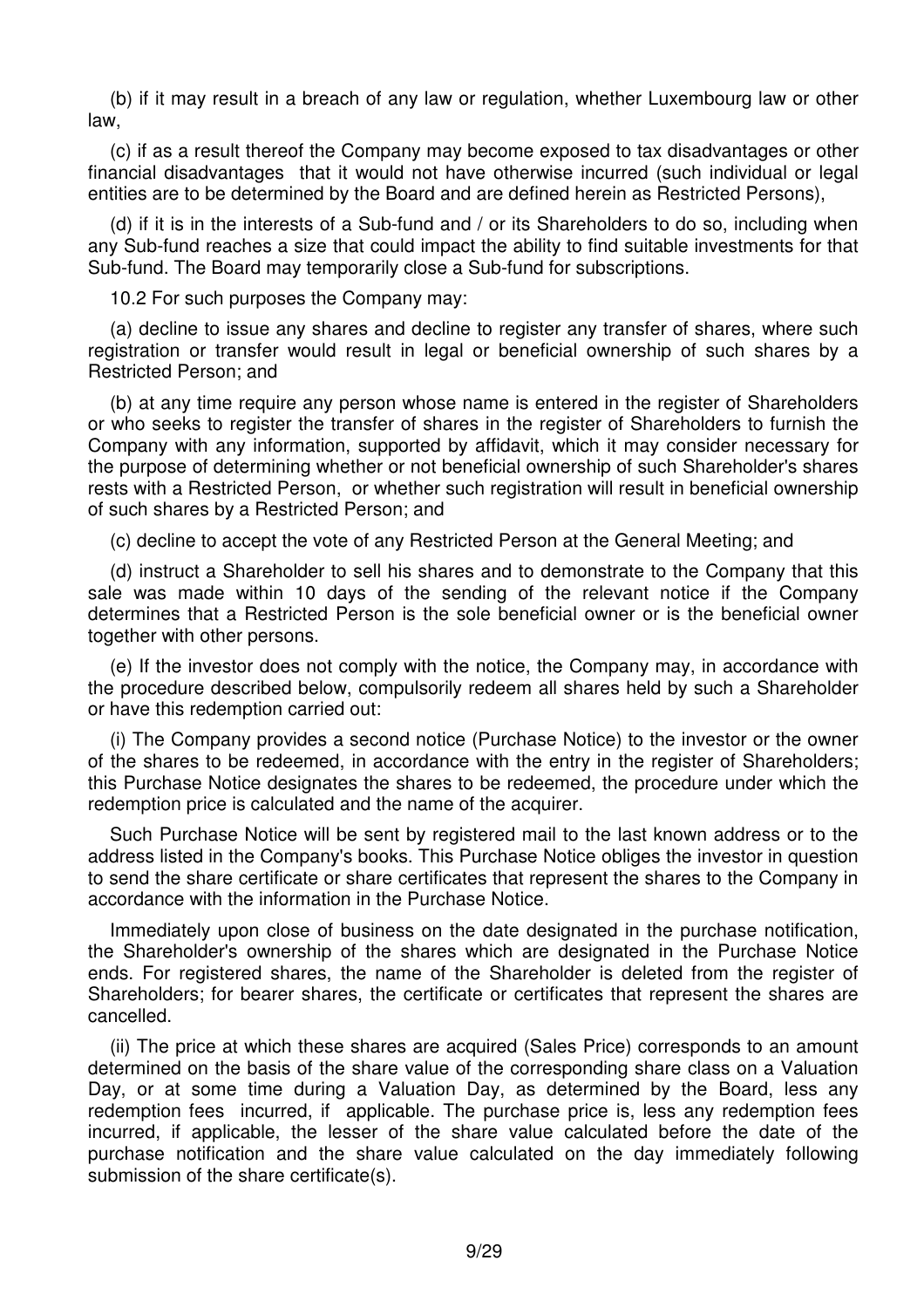(iii) The purchase price will be made available to the previous owner of these shares in the currency determined by the Board for the payment of the redemption price of the corresponding share class and deposited by the Company at a bank in Luxembourg or elsewhere (corresponding to the information in the purchase notification) after the final determination of the purchase price following the return of the share certificate(s) as designated in the purchase notification and their corresponding coupons that are not yet due. After the purchase notification has been provided and in accordance with the procedure outlined above, the previous owner no longer has any claim related to all or any of these shares and the previous owner also has no further claim against the Company or the Company's assets in connection with these shares, with the exception of the right to receive payment of the purchase price without interest from the named bank after actual delivery of the share certificate(s). All income from redemptions to which Shareholders are entitled in accordance with the provisions of this paragraph may no longer be claimed and is forfeited as regards the respective share class(es) unless such income is claimed within a period of five years after the date indicated in the purchase notification. The Board is authorised to take all necessary steps to return these amounts and to authorise the implementation of corresponding measures for the Company.

(iv) The exercise of the powers by the Company in accordance with this article may in no way be called into question or declared invalid on the grounds that the ownership of shares was not sufficiently proven or that the actual ownership of shares did not correspond to the assumptions made by the Company on the date of the purchase notification, provided that the Company exercised the above-named powers in good faith.

10.3 Restricted Persons as defined in these Articles are neither persons who subscribe shares for the duration of their shareholding in connection with the formation of the Company nor securities dealers who subscribe shares in the Company for distribution.

# **Art. 11. Calculation of net asset value per share.**

11.1 The net asset value of each Sub-fund and each class of shares shall be expressed in the reference currency, as a per share figure, and shall be determined in respect of each Valuation Day by dividing the net assets of the Company corresponding to the relevant Sub-fund and class of shares, being the value of the assets of the Company corresponding to such Sub-fund and class of shares less the liabilities attributable to such Sub-fund and class of shares, by the number of outstanding shares of the relevant Sub-fund and class of shares. If it may deem necessary for the purpose of determining the Net Asset Value of any Subfund, Class or Category, the Board may decide to adopt a swing pricing methodology or to apply any anti-dilution mechanism(s) as disclosed in the Prospectus.

11.2 The valuation of the net asset value of each Sub-fund and each class of shares shall be made in the following manner:

The assets of the Company shall be deemed to include:

(i) all cash on hand or receivable or on deposit, including accrued interest;

(ii) all bills and notes payable on demand and any amounts due (including the proceeds of securities sold but not yet collected);

(iii) all securities, shares, bonds, debentures, swaps, options or subscription rights and any other investments and securities belonging to the Company;

(iv) all dividends and distributions due to the Company in cash or in kind to the extent known to the Company provided that the Company may adjust the valuation for fluctuations in the market value of securities due to trading practices such as trading ex-dividend or exrights;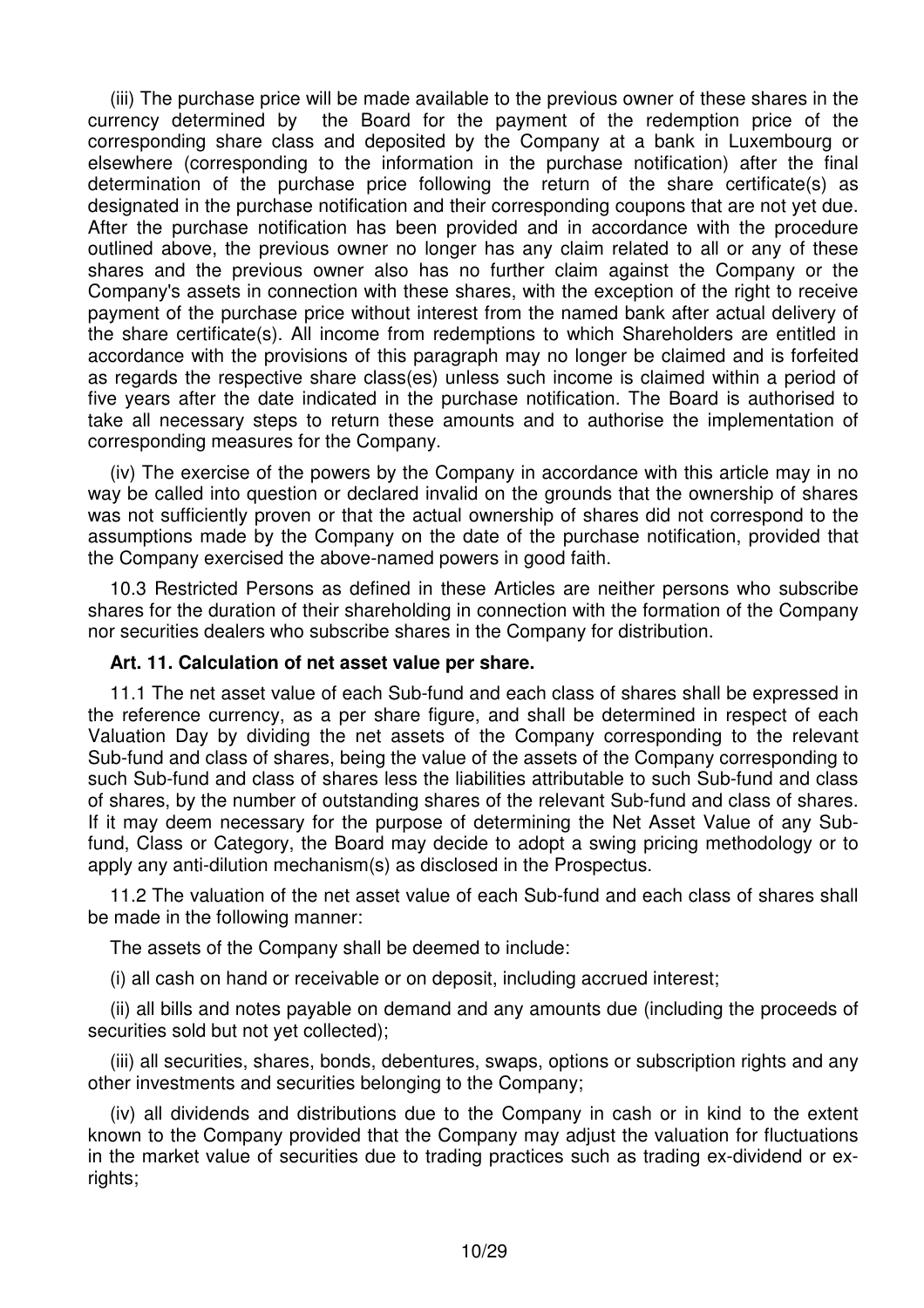(v) all accrued interest on any interest bearing securities held by the Company except to the extent that such interest is comprised in the principal thereof;

(vi) the preliminary expenses of the Company insofar as the same have not been written off; and

(vii) all other permitted assets of any kind and nature including prepaid expenses.

11.3 The net asset value of the Sub-funds shall be determined in accordance with the following rules:

(a) the value of any cash in hand or on deposit, notes and bills payable on demand and accounts receivable (including reimbursements of fees and expenses payable by any undertaking for collective investment (UCI) in which the Company may invest), prepaid expenses and cash dividends declared and interest accrued but not yet collected, will be deemed the nominal value of these assets unless it is improbable that it can be paid and collected in full; in which case, the value will be arrived at after deducting such amounts as the Board may consider appropriate to reflect the true value of these assets;

(b) transferable securities and instruments normally dealt in on a money market which are liquid and have a value which can be accurately determined at any time (Money Market Instruments) listed on an official stock exchange or dealt on any other regulated market will be valued at their last available price in Luxembourg on the Valuation Day and, if the security or Money Market Instrument is traded on several markets, on the basis of the last known price on the main market of this security. If the last known price is not representative, valuation will be based on the fair value at which it is expected it can be sold, as determined with prudence and in good faith by the Board;

(c) unlisted securities and securities or Money Market Instruments not traded on a stock exchange or any other regulated market as well as listed securities and securities or Money Market Instruments listed on a regulated market for which no price is available, or securities or Money Market Instruments whose quoted price is, in the opinion of the Board, not representative of actual market value, will be valued at their last known price in Luxembourg or, in the absence of such price, on the basis of their probable realisation value, as determined with prudence and in good faith by the Board;

(d) transferable securities or Money Market Instruments denominated in a currency other than the relevant Sub-fund's valuation currency will be converted at the average exchange rate of the currency concerned applicable on the Valuation Day;

(e) the valuation of investments reaching maturity within a maximum period of 90 days may include straight-line daily amortisation of the difference between the principal 91 days before maturity and the value at maturity;

(f) the liquidation value of futures, spot, forward or options contracts that are not traded on stock exchanges or other regulated markets will be equal to their net liquidation value determined in accordance with the policies established by the Board on a basis consistently applied to each type of contract. The liquidation value of futures, spot, forward or options contracts traded on stock exchanges or other regulated markets will be based on the latest available price for these contracts on the stock exchanges and regulated markets on which these options, spot, forward or futures contracts are traded by the Company; provided that if an options or futures contract cannot be liquidated on the date on which the net assets are valued, the basis for determining the liquidation value of said contract will be determined by the Board in a fair and reasonable manner;

(g) swaps are valued at their fair value based on the last known closing price of the underlying security;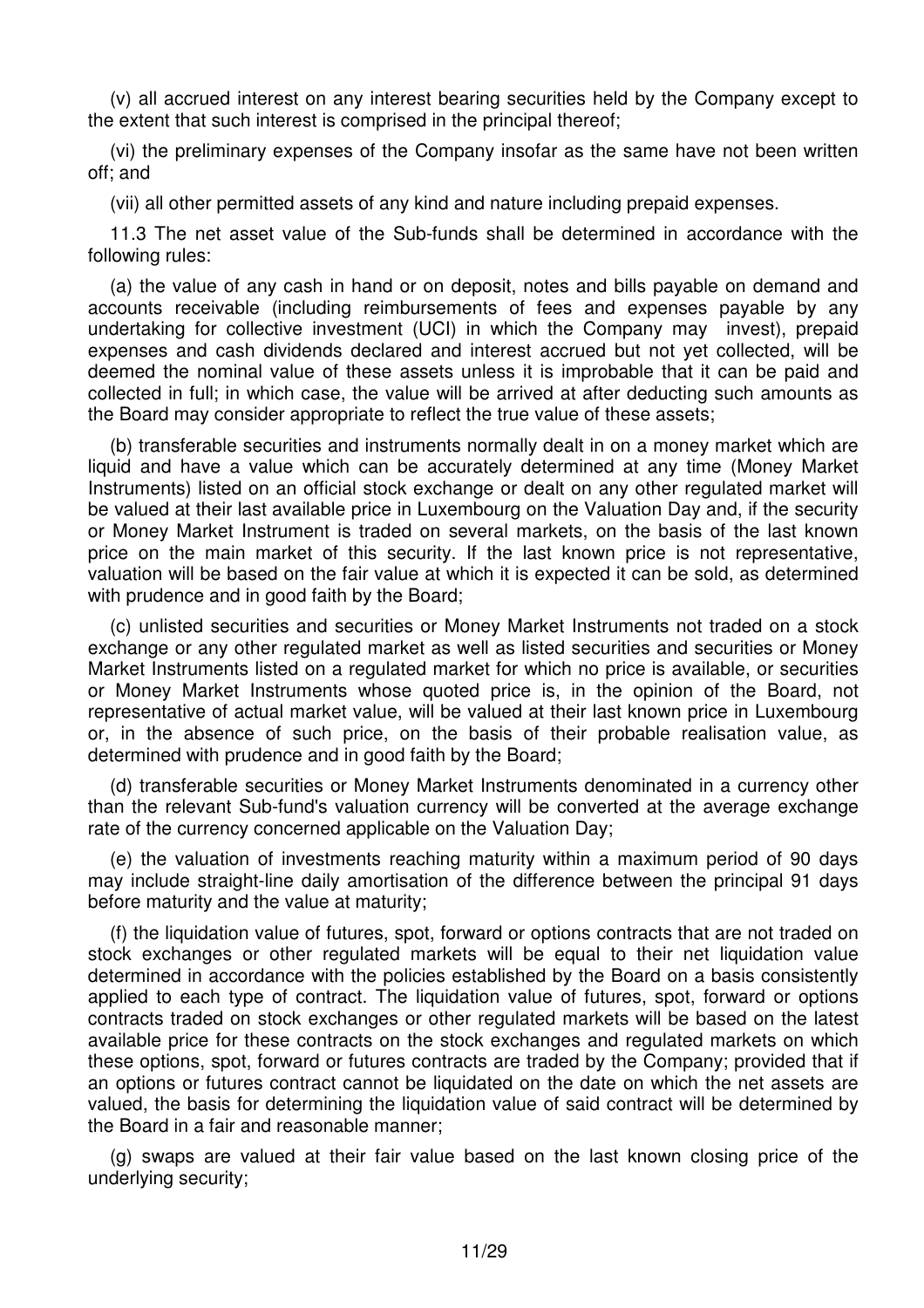(h) UCIs are valued on the basis of their last available net asset value in Luxembourg. As indicated below, this net asset value may be adjusted by applying a recognised index so as to reflect market changes since the last valuation;

(i) liquid assets and Money Market Instruments are valued at their nominal value plus accrued interest, or on the basis of amortised costs;

(j) any other securities and assets are valued in accordance with the procedures put in place by the Board and with the help of specialist valuers, as the case may be, who will be instructed by the Board to carry out the said valuations.

The Board may adjust the value of any investment if, having regard to its currency, marketability, applicable interest rates, anticipated rates of dividend, maturity, liquidity or any other relevant consideration, they consider that such adjustment is required to reflect the fair value thereof.

Where the value of any investment is not ascertainable as described above, the value shall be the probable realisation value estimated by the Board with care and in good faith or by a competent person.

The Board may, at its discretion, permit any other method of valuation to be used if it considers that such method of valuation better reflects the value generally or in particular markets or market conditions and is in accordance with the good practice.

11.4 The liabilities of the Company shall be deemed to include:

(i) all borrowings, bills and other amounts due;

(ii) all administrative expenses due or accrued including but not limited to the costs of its constitution and registration with regulatory authorities, as well as legal, audit, management, coordination, distribution, custodial, paying agency and corporate and central administration agency fees and expenses, the costs of legal publications, prospectuses, financial reports and other documents made available to Shareholders, translation expenses and generally any other expenses arising from the administration of the Company;

(iii) all known liabilities, due or not yet due including all matured contractual obligations for payments of money or property, including the amount of all dividends declared by the Company for which no coupons have been presented and which therefore remain unpaid until the day these dividends revert to the Company by prescription;

(iv) any appropriate amount set aside for taxes due on the date of the valuation and any other provisions of reserves authorised and approved by the Board; and

(v) any other liabilities of the Company of whatever kind towards third parties.

11.5 The Board shall establish a portfolio of assets for each Sub-fund in the following manner:

(a) the proceeds from the issue of each Share are to be applied in the books of the relevant Sub-fund to the pool of assets established for such Sub-fund and the assets and liabilities and incomes and expenditures attributable thereto are applied to such portfolio subject to the provisions set forth hereafter;

(b) where any asset is derived from another asset, such asset will be applied in the books of the relevant Sub-fund from which such asset was derived, meaning that on each revaluation of such asset, any increase or diminution in value of such asset will be applied to the relevant portfolio;

(c) where the Company incurs a liability which relates to any asset of a particular portfolio or to any action taken in connection with an asset of a particular portfolio, such liability will be allocated to the relevant portfolio;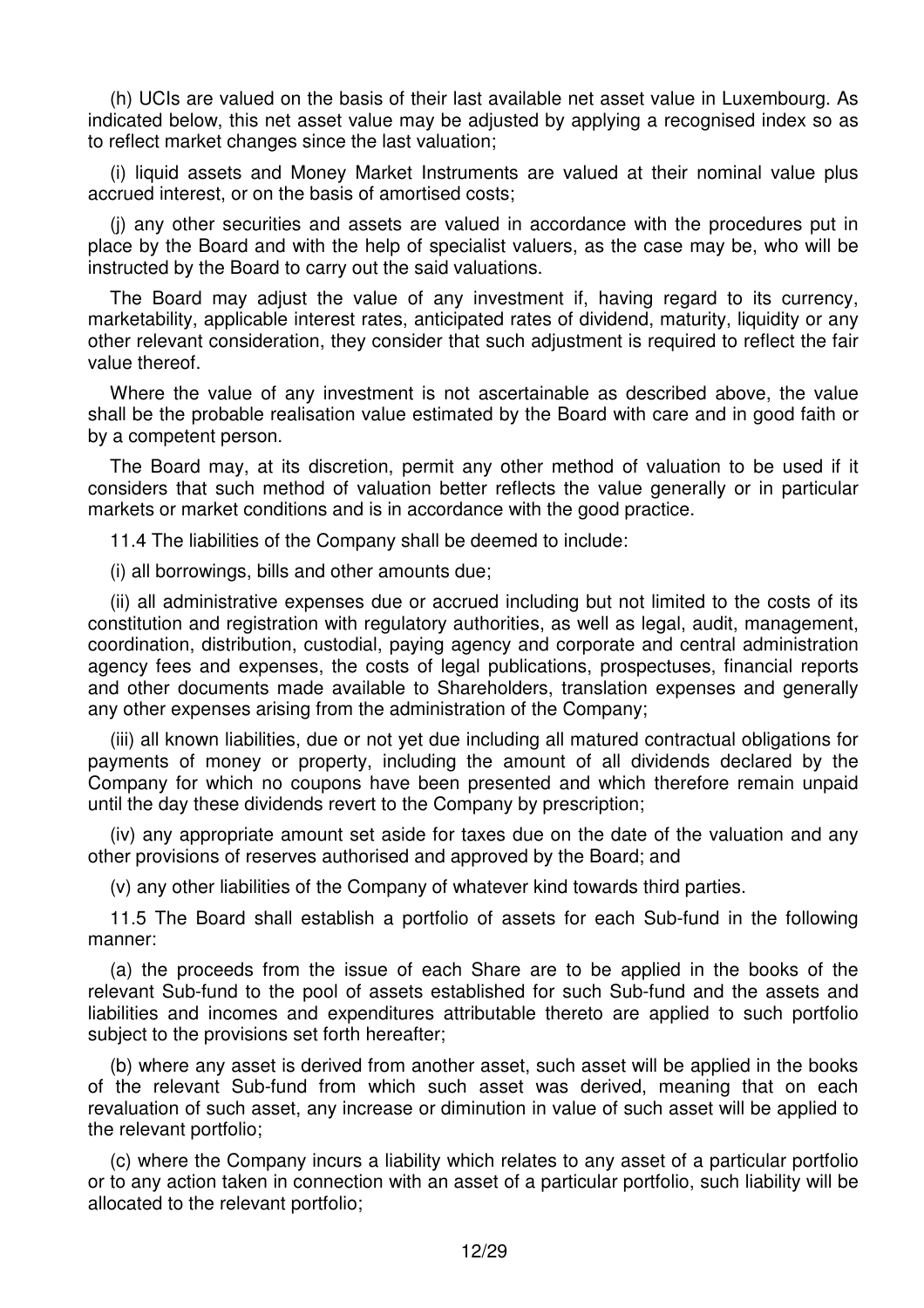(d) where any asset or liability of the Company cannot be considered as being attributable to a particular portfolio, such asset or liability will be allocated to all Sub-funds prorata to the Sub-fund's respective net asset value at their respective launch dates;

(e) upon the payment of dividends to the Shareholders in any Sub-fund, the net asset value of such Sub-fund shall be reduced by the gross amount of such dividends.

11.6 For the purpose of valuation under this article:

(a) shares of the relevant Sub-fund in respect of which the Board has issued a redemption notice or in respect of which a redemption request has been received, shall be treated as existing and taken into account on the relevant Valuation Day, and from such time and until paid, the redemption price therefore shall be deemed to be a liability of the Company;

(b) all investments, cash balances and other assets of any Sub-fund expressed in currencies other than the currency of denomination in which the net asset value of the relevant Sub-fund is calculated, shall be valued after taking into account the market rate or rates of exchange in force at the date and time for determination of the net asset value of shares;

(c) effect shall be given on any Valuation Day to any purchases or sales of securities contracted for by the Company on such Valuation Day, to the extent practicable; and

(d) where the Board is of the view that any conversion or redemption which is to be effected will have the result of requiring significant sales of assets in order to provide the required liquidity, the value may, at the discretion of the Board be effected at the actual bid prices of the underlying assets and not the last available prices. Similarly, should any subscription or conversion of shares result in a significant purchase of assets in the Company, the valuation may be done at the actual offer price of the underlying assets and not the last available price.

### **Art. 12. Frequency and temporary suspension of the calculation of share value and of the issue, redemption and conversion of shares.**

12.1 The net asset value of shares issued by the Company shall be determined with respect to the shares relating to each Sub-fund by the Company from time to time, but in no instance less than twice monthly, as the Board may decide.

12.2 During the existence of any state of affairs which, in the opinion of the Board, makes the determination of the net asset value of a Sub-fund in the reference currency either not reasonably practical or prejudicial to the Shareholders of the Company, the net asset value and the subscription price and redemption price may temporarily be determined in such other currency as the Board may determine.

12.3 The Company or the Management Company may at any time and from time to time suspend the determination of the net asset value of shares of any Sub-fund or class of shares, the issue of the classes of shares of such Sub-fund or class of shares to subscribers and the redemption of the classes of shares of such Sub-fund or class of shares from its Shareholders as well as conversions of shares of any class of shares in a Sub-fund:

(a) when one or more stock exchanges or markets, which provide the basis for valuing a substantial portion of the assets of the Sub-fund or of the relevant class of shares, or when one or more foreign exchange markets in the currency in which a substantial portion of the assets of the Sub-fund or of the relevant class of shares are denominated, are closed otherwise than for ordinary holidays or if dealings therein are restricted or suspended;

(b) when, as a result of political, economic, military or monetary events or any circumstances outside the responsibility and the control of the Board, disposal of the assets of the Sub-fund or of the relevant class of shares is not reasonably or normally practicable without being seriously detrimental to the interests of the Shareholders;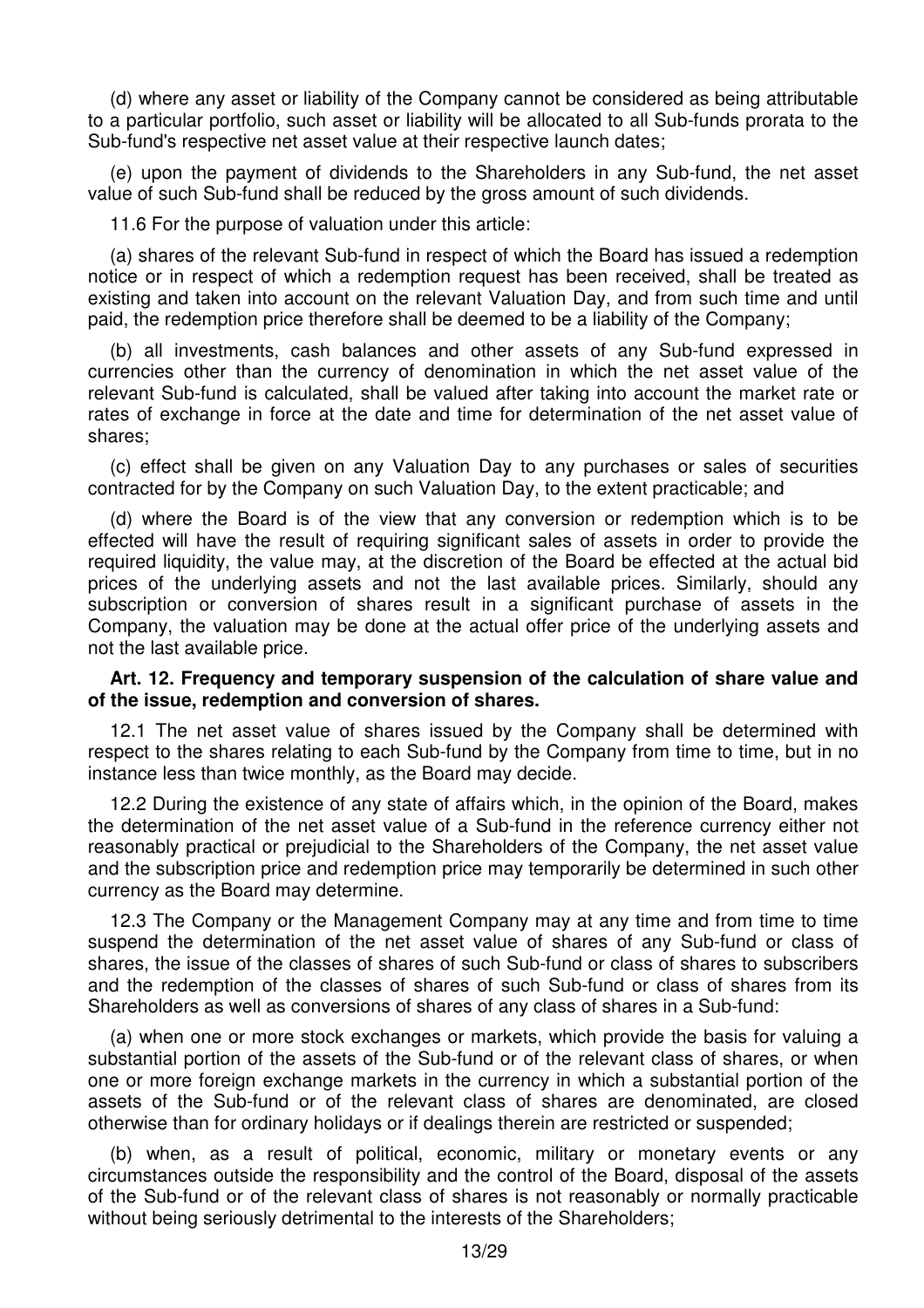(c) in the case of a breakdown in the normal means of communication used for the valuation of any investment of the Sub-fund or of the relevant class of shares or if, for any reason beyond the responsibility of the Board, the value of any asset of the Sub-fund or of the relevant class of shares may not be determined as rapidly and accurately as required;

(d) if, as a result of exchange restrictions or other restrictions affecting the transfer of funds, transactions on behalf of the Company are rendered impracticable or if purchases and sales of the Sub-fund's assets cannot be effected at normal rates of exchange;

(e) when the Board so decides, provided that all Shareholders are treated on an equal footing and all relevant laws and regulations are applied (i) upon publication of a notice convening a general meeting of Shareholders of the Company or of a Sub-fund for the purpose of deciding on the liquidation, dissolution, the merger or absorption of the Company or the relevant Sub-fund and (ii) when the Board is empowered to decide on this matter, upon their decision to liquidate, dissolve, merge or absorb the relevant Sub-fund;

(f) following the suspension of (i) the calculation of the net asset value per share/unit, (ii) the issue, (iii) the redemption and/or (iv) the conversion of the shares/units issued within the master fund in which the Sub-fund invests in its quality as a feeder fund of such master fund;

(g) if any other reason makes it impossible or impracticable to determine the value of a portion of the investments of the Company or any Sub-fund; or

(h) if, in exceptional circumstances, the Board determines that suspension of the determination of Net Asset Value is in the interest of Shareholders (or Shareholders in that Sub-fund as appropriate); or

(i) during a period where the relevant indices underlying the derivative instruments which may be entered into by the Sub-funds of the Company are not compiled or published; or

(j) during any period when for any other reason the prices of any investments owned by the Company, in particular the derivative instruments and repurchase transactions which may be entered into by the Company in respect of any Sub-fund, cannot promptly or accurately be ascertained.

12.4 The suspension in respect of a Sub-fund will have no effect on the calculation of the net asset value and the issue, redemption and conversion of the shares of any other Subfund.

12.5 Any such suspension may be notified by the Company in such manner as it may deem appropriate to the persons likely to be affected thereby. The Company shall notify Shareholders requesting redemption of their shares of such suspension.

#### **Art. 13. Board of Directors.**

13.1 The Company shall be managed by a Board of at least 5 (five) members. The director(s) of the Company, either Shareholders or not, are appointed for a term which may not exceed 6 (six) years, by a General Meeting.

13.2 The Board will issue, in at least one Sub-fund, at least one Class S share. The holder of Class S share(s) will be entitled to propose to the General Meeting a list containing the names of candidates for the position of director of the Company out of which a certain number of directors must be chosen.

13.3 The Board must be composed at all times of 5 (five) directors including 2 (two) directors (including the chairman of the Board) appointed out of the list proposed by the holder of Class S share(s).

13.4 The list of candidates proposed by the holder of Class S shares will indicate a number of candidates equal to at least twice the number of directors to be appointed as Class S directors.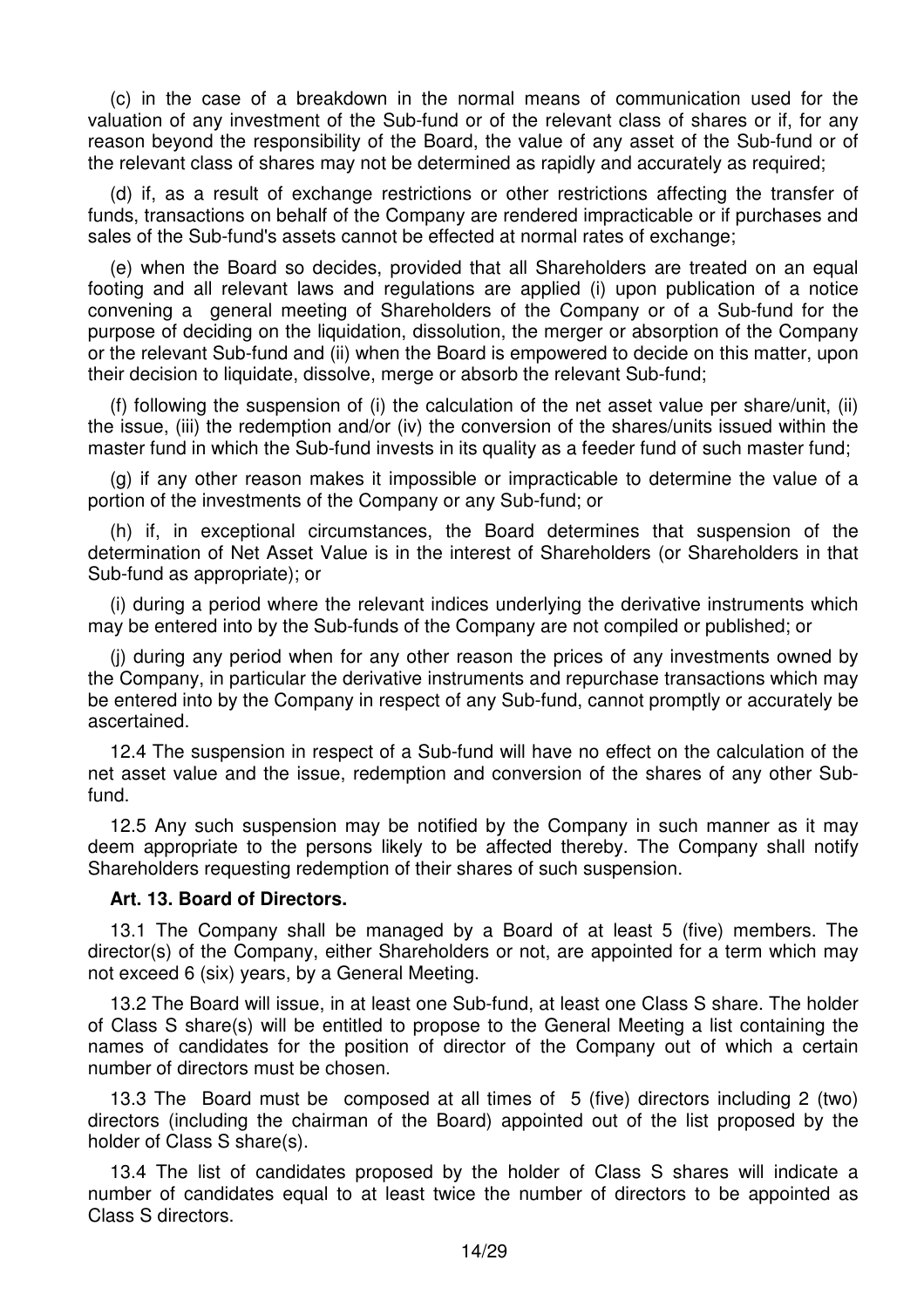13.5 When a legal entity is appointed as a director of the Company (the Legal Entity), the Legal Entity must designate a permanent representative in order to accomplish this task in its name and on its behalf (the Representative). The Representative is subject to the same conditions and obligations, and incurs the same liability as if he was performing this task for his own account and on his own behalf, without prejudice to the joint liability of him and the Legal Entity. The Legal Entity cannot revoke the Representative unless it simultaneously appoints a new permanent representative.

13.6 Members of the Board are selected by a majority vote of the shares present or represented at the relevant General Meeting.

13.7 Any director may be removed with or without cause or be replaced at any time by resolution adopted by the General Meeting, provided however that if a Class S director is removed, the remaining directors must call for an extraordinary General Meeting without delay in order for a new Class S director to be appointed in his/her place in accordance with the requirements of article 13.3 and the new Class S director appointed by the General Meeting must be chosen from the candidates on the list presented by the Class S.

13.8 In the event of a vacancy in the office of a member of the Board, the remaining directors may temporarily fill such vacancy; the Shareholders will take a final decision regarding such nomination at their next General Meeting. For the avoidance of doubt, a vacancy in the office of a Class S director must be filled with a new Class S director out of a list proposed by the holder of Class S share(s).

#### **Art. 14. Board meetings.**

14.1 The Board will elect a chairman out of the Class S directors. It may further choose a secretary, either director or not, who shall be in charge of keeping the minutes of the meetings of the Board. The Board shall meet upon call by the chairman or any two directors, at the place indicated in the notice of meeting.

14.2 The chairman will preside at all General Meetings and all meetings of the Board. In his absence, the General Meeting or, as the case may be, the Board will appoint another Class S director as chairman pro tempore by vote of the majority in number present in person or by proxy at such meeting.

14.3 Meetings of the Board are convened by the chairman or by any other two members of the Board.

14.4 The directors will be convened separately to each meeting of the Board. Written notice or notice given by any other communication media of any meeting of the Board will be given to all directors at least 24 (twenty-four) hours prior to the date set for such meeting, except in emergencies, in which case the nature of the emergency will be set forth in the notice of meeting. This notice may be waived by consent in writing or by any other communication media. No separate invitation is necessary for meetings whose date and location have been determined by a prior resolution of the Board.

14.5 The meetings are held at the place, the day and the hour specified in the convening notice.

14.6 Any director may act at any meeting of the Board by appointing in writing or by any other communication media another director as his proxy.

14.7 A director may represent more than one of his colleagues, under the condition however that at least two directors are present at the meeting.

14.8 Any director may participate in any meeting of the Board by conference call, videoconference or by other similar means of communication allowing for their identification and all the persons taking part in the meeting to hear and speak to one another. The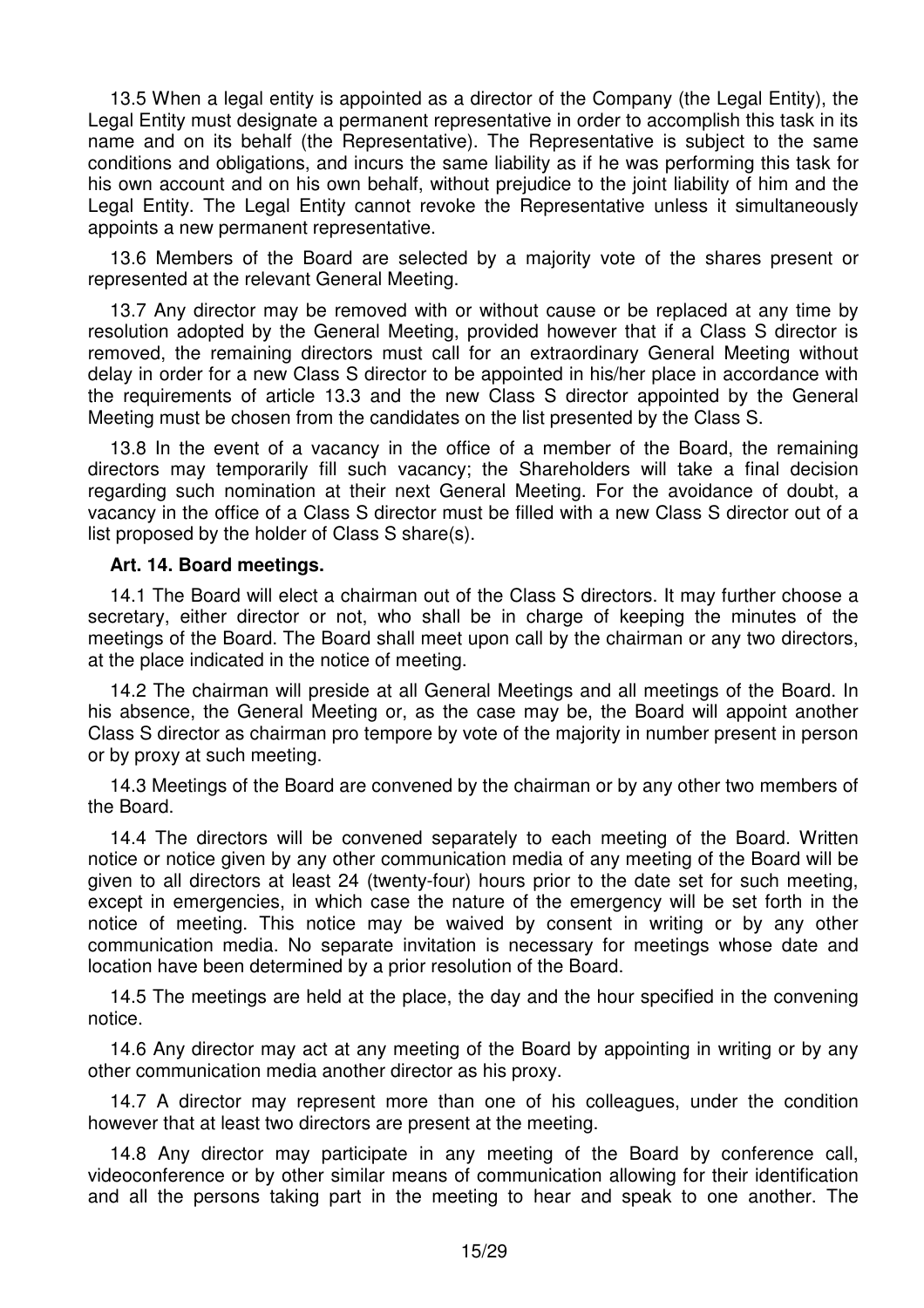participation in a meeting by these means is equivalent to a participation in person at such meeting and is deemed to be held at the registered office of the Company.

14.9 The Board can validly debate and take decisions only if the majority of its members and at least one Class S director is present or duly represented.

14.10 All resolutions of the Board require the positive vote of a majority of the directors present or represented at the Board meeting, including the positive vote of at least one Class S director in which the quorum requirements set forth in the present article are met. In case of a tied vote the chairman shall have a casting vote.

14.11 Resolutions signed by all directors shall be valid and binding in the same manner as if they were passed at a meeting duly convened and held. Such signatures may appear on a single document or on multiple copies of an identical resolution and may be evidenced by letter or any other written communication means.

14.12 The decisions of the Board will be recorded in minutes to be inserted in a special register and signed by the chairman or by any two other directors. Any proxies will remain attached thereto.

14.13 Copies or extracts of such minutes which may be produced in judicial proceedings or otherwise will be signed by the chairman or by any two other directors.

14.14 No contract or other transaction between the Company and any other company, firm or other entity shall be affected or invalidated by the fact that any one or more of the directors or officers of the Company have a financial interest in, or are a director, associate, officer or employee of such other company, firm or other entity. Any director who is director or officer or employee of any company, firm or other entity with which the Company shall contract or otherwise engage in business shall not, merely by reason of such affiliation with such other company, firm or other entity be prevented from considering and voting or acting upon any matters with respect to such contract or other business.

14.15 In the event that any director of the Company may have any financial interest in any transaction of the Company, such director shall make known to the Board such financial interest and shall not consider or vote upon any such transaction, and such transaction, and such director's interest therein, shall be reported to the next following annual General Meeting of the Shareholders of the Company.

14.16 The preceding paragraph does not apply to resolutions of the Board concerning transactions made in the ordinary course of business of the Company which are entered into on arm's length terms.

14.17 If, a quorum of the Board cannot be reached due to a financial conflict of interest, resolutions passed by the required majority of the other members of the Board resent or represented at such meeting and voting will be deemed valid.

#### **Art. 15. Powers of the board of directors.**

15.1 The Board is vested with the broadest powers to perform all acts of disposition and administration within the Company's purpose, in compliance with the investment policy as determined in article 19 of these Articles, to the extent that such powers are expressly reserved by law or by these Articles to the General Meeting.

15.2 All powers not expressly reserved by law or by these Articles to the General Meeting lie in the competence of the Board.

#### **Art. 16. Corporate signature.**

Vis-a-vis third parties, the Company is validly bound by the joint signature of a Class S director and any other director or by the joint or single signature of any person(s) to whom authority has been delegated by the Board.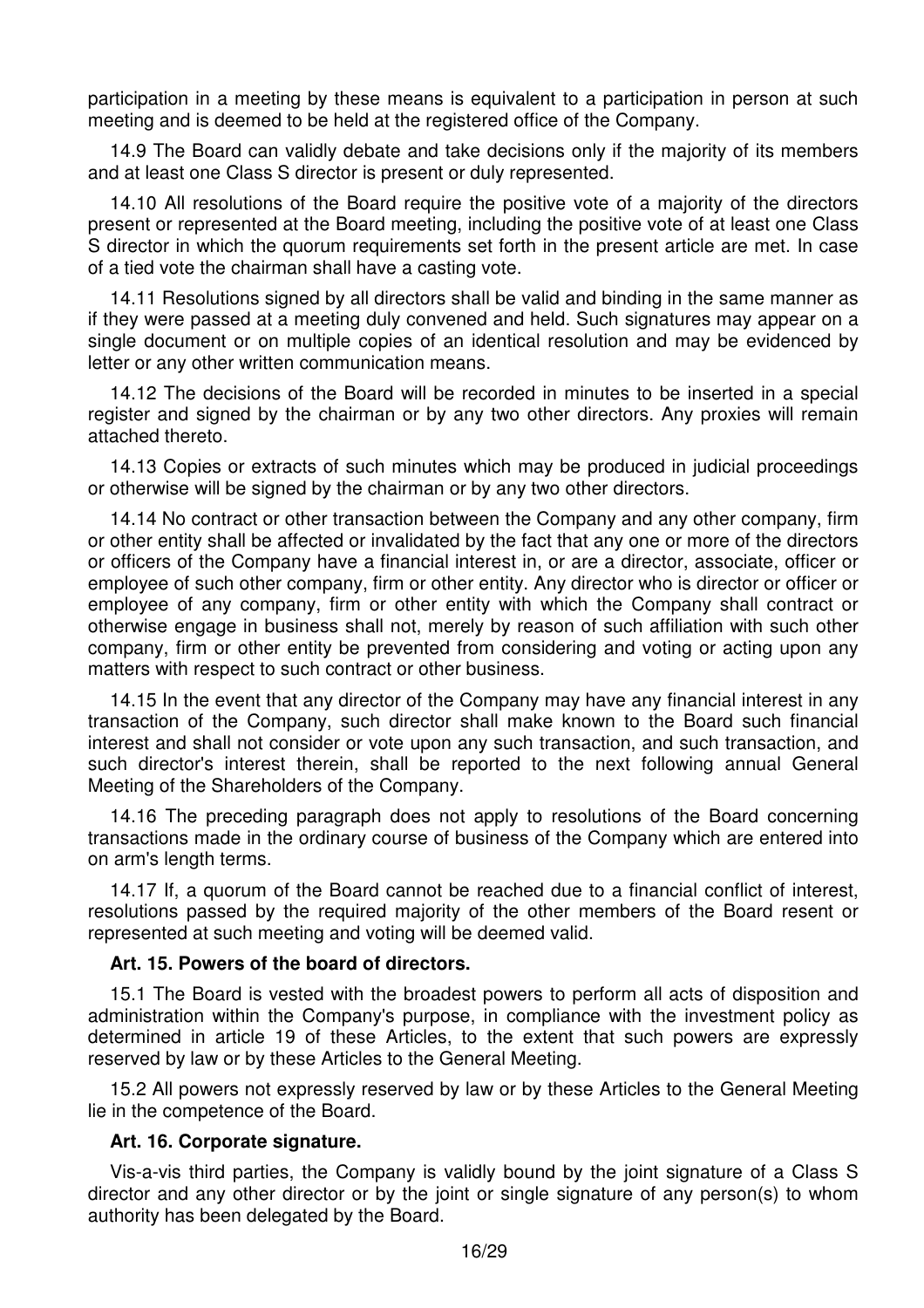# **Art. 17. Delegation of powers.**

17.1 The Board may delegate its powers to conduct the daily management and affairs of the Company and its powers to carry out acts in furtherance of the corporate policy and purpose, to physical persons or corporate entities which need not be members of the Board, acting under the supervision of the Board. The Board may also delegate certain of its powers, authorities and discretions to any committee, consisting of such person or persons (whether a member of members of the Board or not) as it thinks fit, provided that the majority of the members of the committee are directors of the Company and that no meeting of the committee shall be quorate for the purpose of exercising any of its powers, authorities or discretions unless a majority of those present are directors of the Company.

17.2 The Board may also confer special powers of attorney by notarial or private proxy.

17.3 The Board may create one or several committees. The composition and the power of such committee(s), the terms of the appointment, removal, remuneration and duration of the mandate of its/their members, as well as its/their rules of procedure are determined by the Board. The latter shall also be in charge of the supervision of the activities of the committee(s).

### **Art. 18. Indemnification.**

18.1 The Company may indemnify any director or officer and his heirs, executors and administrators, against expenses reasonably incurred by him in connection with any action, suit or proceeding to which he may be made a party by reason of his being or having been a director or officer of the Company or, at his request, of any other corporation of which the Company is a Shareholder or creditor and from which he is not entitled to be indemnified, except in relation to matters as to which he shall be finally adjudged in such action, suit or proceeding to be liable for gross negligence or misconduct.

18.2 In the event of a settlement, indemnification shall be provided only in connection with such matters covered by the settlement as to which the Company is advised by counsel that the person to be indemnified did not commit such a breach of duty.

# **Art. 19. Investment policies and restrictions.**

19.1 The Board is vested with the broadest powers to perform all acts of administration and disposition in the Company's interest. All powers not expressly reserved by law or by these Articles to the General Meeting may be exercised by the Board.

19.2 The Board has, in particular, the power to determine the corporate policy. The course of conduct of the management and business affairs of the Company shall fall under such investment restrictions as may be imposed by the 2010 Law or be laid down in the laws and regulations of those countries where the shares are offered for sale to the public or as shall be adopted from time to time by resolutions of the Board and as shall be described in any prospectus relating to the offer of shares.

19.3 In the determination and implementation of the investment policy the Board may cause the Company to comply with the following general investment restrictions and invest in:

Eligible investments and investment restrictions

(a) Transferable securities within the meaning of Directive 2009/65/EC of the European Parliament and of the European Council of 13 July 2009 on the coordination of laws, regulations and administrative provisions in relation to undertakings for collective investment in transferable securities (UCITS), as amended (the UCITS Directive) as defined below (Transferable Securities) and Money Market Instruments: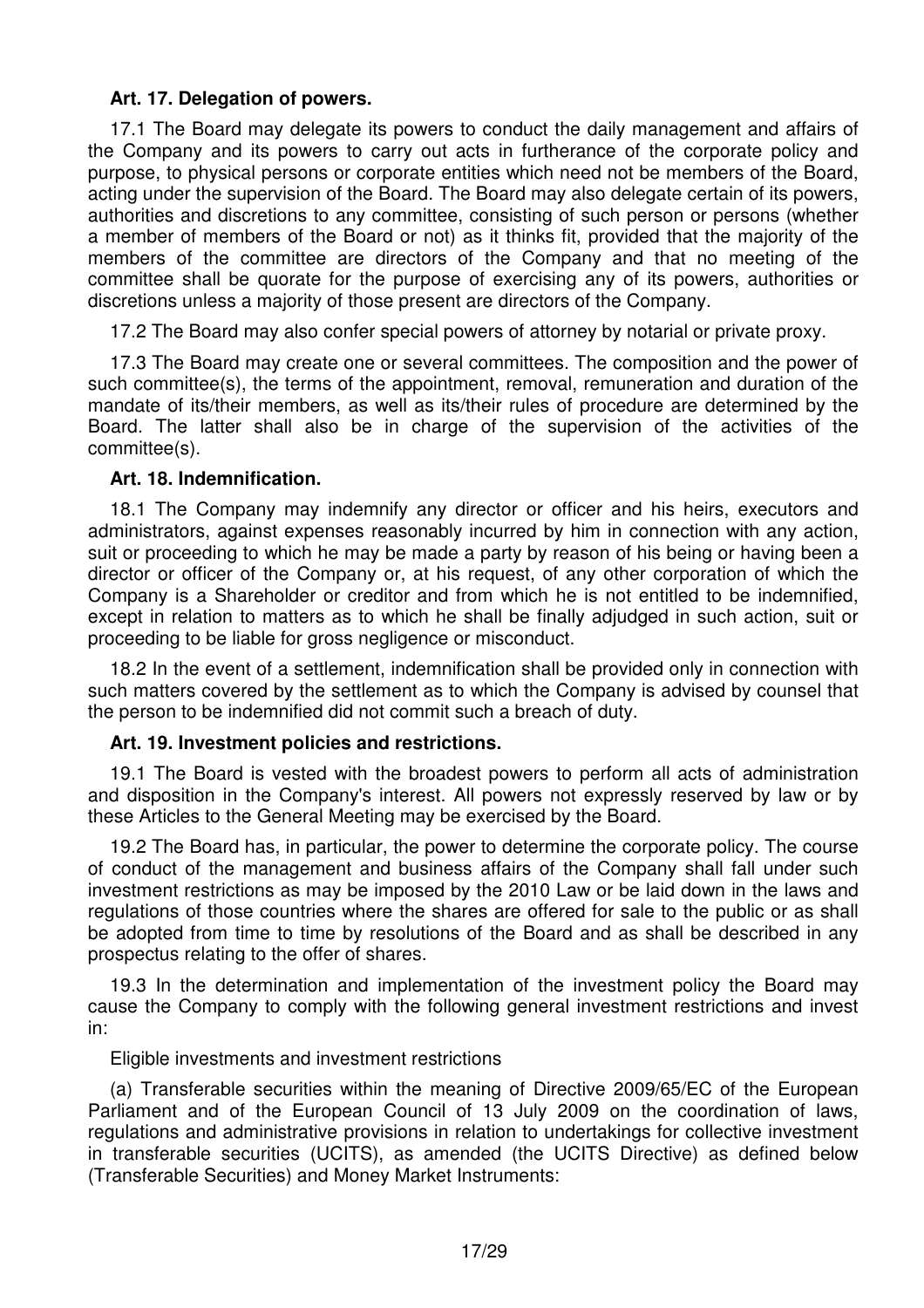(i) Transferable Securities and Money Market Instruments admitted to official listing on a stock exchange in an Member State of the European Union (other than the member states of the EU, the states that are contracting parties to the agreement creating the European Economic Area, within the limits set forth by such agreement and related acts, are considered as equivalent to members states of the EU) (EU Member State);

(ii) Transferable Securities and Money Market Instruments dealt on another regulated market in an EU Member State;

(iii) Transferable Securities and Money Market Instruments admitted to official listing on a stock exchange or dealt on another regulated market in any country of Western or Eastern Europe, Asia, Oceania, the American continents or Africa;

(iv) new issues of Transferable Securities and Money Market Instruments, provided that:

(A) the terms of issue include an undertaking that application will be made for admission to official listing on any stock exchange or other regulated market referred to in sub-paragraphs  $19.3(a)(i)$ , (ii) and (iii);

(B) such admission is secured within a year of issue;

(b) units of UCITS and/or other UCIs within the meaning of indent of Article 1 (2) points (a) and (b) of the UCITS Directive, whether or not established in an EU Member State, provided that:

(i) such other UCIs are authorised under laws which provide that they are subject to supervision that is considered by the Luxembourg supervisory authority to be equivalent to that laid down in EU law, and that cooperation between authorities is sufficiently ensured;

(ii) the level of guaranteed protection for unitholders in such other UCIs is equivalent to that provided for unitholders in a UCITS, and in particular that the rules on asset segregation, borrowing, lending, and uncovered sales of Transferable Securities and Money Market Instruments are equivalent to the requirements of the UCITS Directive;

(iii) the business of such other UCIs is reported in half-yearly and annual reports to enable an assessment to be made of the assets and liabilities, income and operations over the reporting period;

(iv) no more than 10% of the net assets of the UCITS or other UCI whose acquisition is contemplated, can, according to their fund rules or constitutional documents, be invested in aggregate in units of other UCITS or other UCIs;

(c) deposits with credit institutions which are repayable on demand or have the right to be withdrawn, and maturing in no more than 12 months, provided that the credit institution has its registered office in an EU Member State or, if the registered office of the credit institution is situated in a non-EU Member State, provided that it is subject to prudential rules considered by the Luxembourg supervisory authority as equivalent to those laid down in EU law;

(d) financial derivative instruments, including equivalent cash-settled instruments, dealt in on a regulated market referred to in article 19.3, paragraph (a), subparagraphs (i), (ii) and (iii); and/or OTC Derivatives, provided that:

(i) the underlying consists of instruments referred to in paragraph (a) to (e) of this article 19.3., financial indices, interest rates, foreign exchange rates or currencies, in which a Sub fund may invest according to its investment objectives as stated in the Prospectus,

(ii) the counterparties to OTC Derivative transactions are first class financial institutions selected by the Board, subject to prudential supervision and belonging to the categories approved by the Luxembourg supervisory authority for the purposes of the OTC Derivative transactions and specialised in this type of transactions, and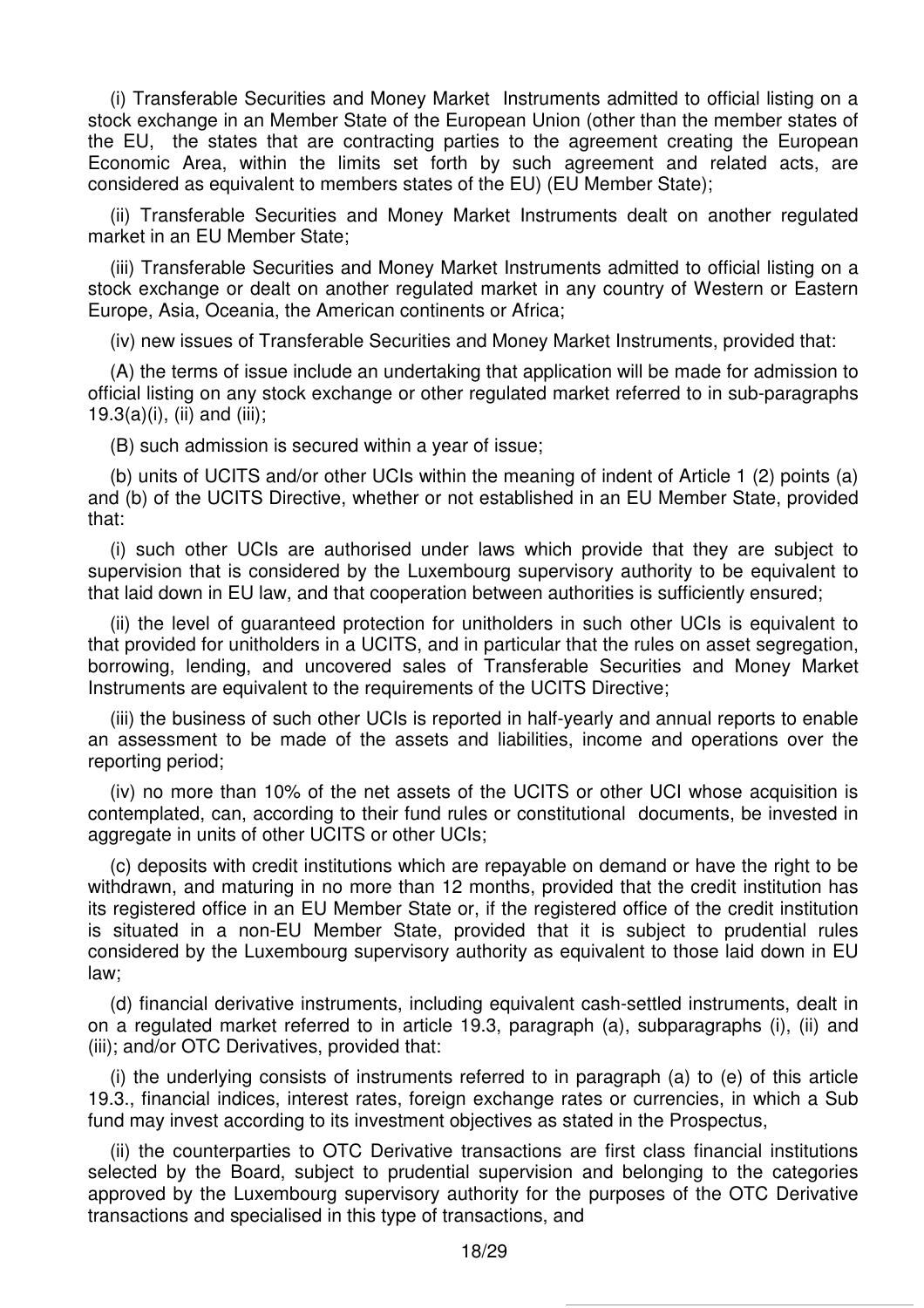(iii) the OTC Derivatives are subject to reliable and verifiable valuation on a daily basis and can be sold, liquidated or closed by an offsetting transaction at any time at their fair value at the Company's initiative,

(iv) under no circumstances shall these operations cause a Sub-fund to diverge from its investment objectives, and/or

(e) Money Market Instruments other than those dealt in on a regulated market if the issue or issuer of such instruments is itself regulated for the purpose of protecting shareholders and savings, and provided that such instruments are:

(i) issued or guaranteed by a central, regional or local authority or central bank of an EU Member State, the European Central Bank, the EU or the European Investment Bank, a non-EU Member State or, in the case of a Federal State, by one of the members making up the federation, or by a public international body to which on or more EU Member States belong, or

(ii) issued by an undertaking, any securities of which are listed on a stock exchange or dealt in on regulated markets referred to in paragraph (a), subparagraphs (i), (ii) or (iii), or

(iii) issued or guaranteed by an establishment subject to prudential supervision, in accordance with criteria defined by EU law, or by an establishment which is subject to and complies with prudential rules considered by the Luxembourg supervisory authority to be at least as stringent as those laid down by EU law; or

(iv) issued by other bodies provided that investments in such instruments are subject to investor protection equivalent to that laid down in the first, the second or the third indent and provided that the issuer is a company whose capital and reserves amount to at least ten million euros (EUR 10,000,000.-) and which (i) presents and publishes its annual accounts in accordance with Directive 78/660/EEC, (ii) is an entity which, within a group of companies which includes one or several listed companies, is dedicated to the financing of the group or (iii) is an entity which is dedicated to the financing of securitisation vehicles which benefit from a banking liquidity line;

(f) to the extent permissible by the 2010 Law, securities issued by one or several other Sub- funds of the Company (Target Sub-Fund), under the following conditions:

(i) the Target Sub-Fund does not invest in the investing Sub-fund;

(ii) not more than 10% of the assets of the Target Sub-Fund may be invested in other UCIs;

(iii) the voting rights linked to the transferable securities of the Target Sub-fund are suspended during the period of investment;

(iv) in any event, for as long as these securities are held by the Company, their value will not be taken into consideration for the calculation of the net asset value for the purposes of verifying the minimum threshold of the net assets imposed by the 2010 Law; and

(v) there is no duplication of management/subscription or repurchase fees between those at the level of the Sub-fund of the Company having invested in the Target Sub-fund and this Target Sub-fund.

(g) However, each Sub-fund may:

(i) invest up to 10% of its net assets in Transferable Securities and Money Market Instruments other than those referred to under paragraphs (a) to (e) above;

(ii) hold cash and cash equivalents on an ancillary basis; such restriction may exceptionally and temporarily be exceeded if the Board considers this to be in the best interest of the Shareholders;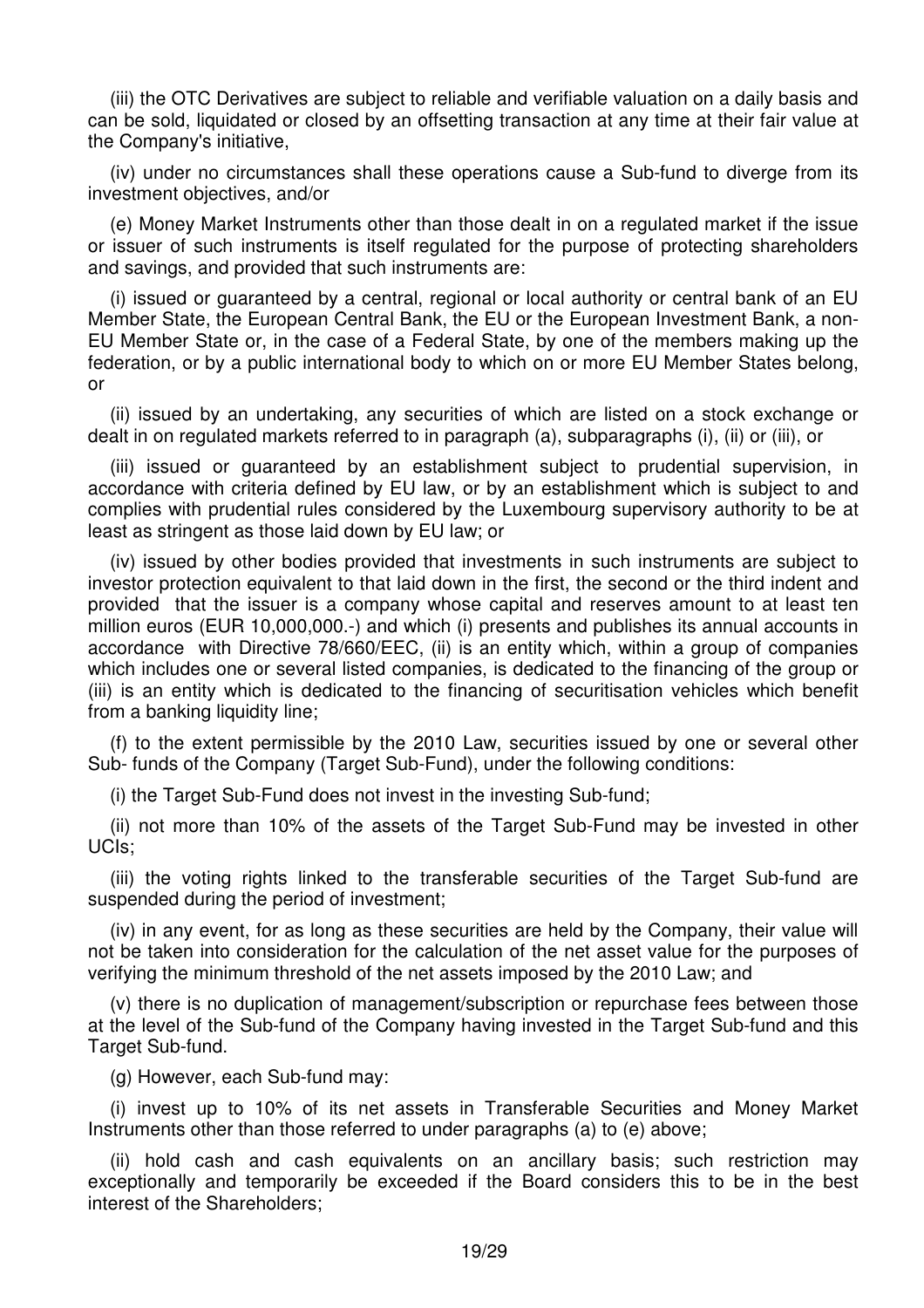(iii) acquire movable and immovable property which is essential for the direct pursuit of its business;

(iv) borrow up to 10% of its net assets, provided that (i) such borrowings are made only on a temporary basis, or (ii) enables the acquisition of immovable property which is essential for the direct pursuit of its business. When a Sub-fund is authorized to borrow under points (i) and (ii), that borrowing shall not exceed 15% of its assets in total. Collateral arrangements with respect to the writing of options or the purchase or sale of forward or futures contracts are not deemed to constitute "borrowings" for the purpose of this restriction; and

(v) acquire foreign currency by means of a back-to-back loan. Risk diversification

(h) In accordance with the principle of risk diversification, the Company is not permitted to invest more than 10% of the net assets of a Sub-fund in Transferable Securities or Money Market Instruments of one and the same issuer. The total value of the Transferable Securities and Money Market Instruments in each issuer in which more than 5% of the net assets are invested, must not exceed 40% of the value of the net assets of the respective Sub-fund. This limitation does not apply to deposits and OTC Derivative transactions made with financial institutions subject to prudential supervision.

(i) The Company is not permitted to invest more than 20% of the net assets of a Sub-fund in deposits made with the same body.

(j) The risk exposure to a counterparty of a Sub-fund in an OTC Derivative transaction may not exceed:

(i) 10% of its net assets when the counterparty is a credit institution referred to in paragraph19.3, (c), or

(ii) 5% of its net assets, in other cases.

(k) Notwithstanding the individual limits laid down in paragraphs (h), (i) and j) above, a Sub- fund may not combine:

(i) investments in Transferable Securities or Money Market Instruments issued by,

(ii) deposits made with, and/or

(iii) exposures arising from OTC Derivative transactions undertaken with a single body in excess of 20% of its net assets.

(I) The 10% limit set forth in paragraph (h) can be raised to a maximum of 25% in case of certain bonds issued by credit institutions which have their registered office in an EU Member State and are subject by law, in that particular country, to specific public supervision designed to ensure the protection of bondholders. In particular the funds which originate from the issue of these bonds are to be invested, in accordance with the law, in assets which sufficiently cover the financial obligations resulting from the issue throughout the entire life of the bonds and which are allocated preferentially to the payment of principal and interest in the event of the issuer's failure. Furthermore, if investments by a Sub-fund in such bonds with one and the same issuer represent more than 5% of the net assets, the total value of these investments may not exceed 80% of the net assets of the corresponding Sub-fund.

(m) The 10% limit set forth in paragraph (h) can be raised to a maximum of 35% for Transferable Securities and Money Market Instruments that are issued or guaranteed by an EU Member State or its local authorities, by another OECD Member State, or by public international organisations of which one or more EU Member States are members.

(n) Transferable Securities and Money Market Instruments which fall under the special ruling given in paragraphs (I) and (m) are not counted when calculating the 40% risk diversification ceiling mentioned in paragraph (h).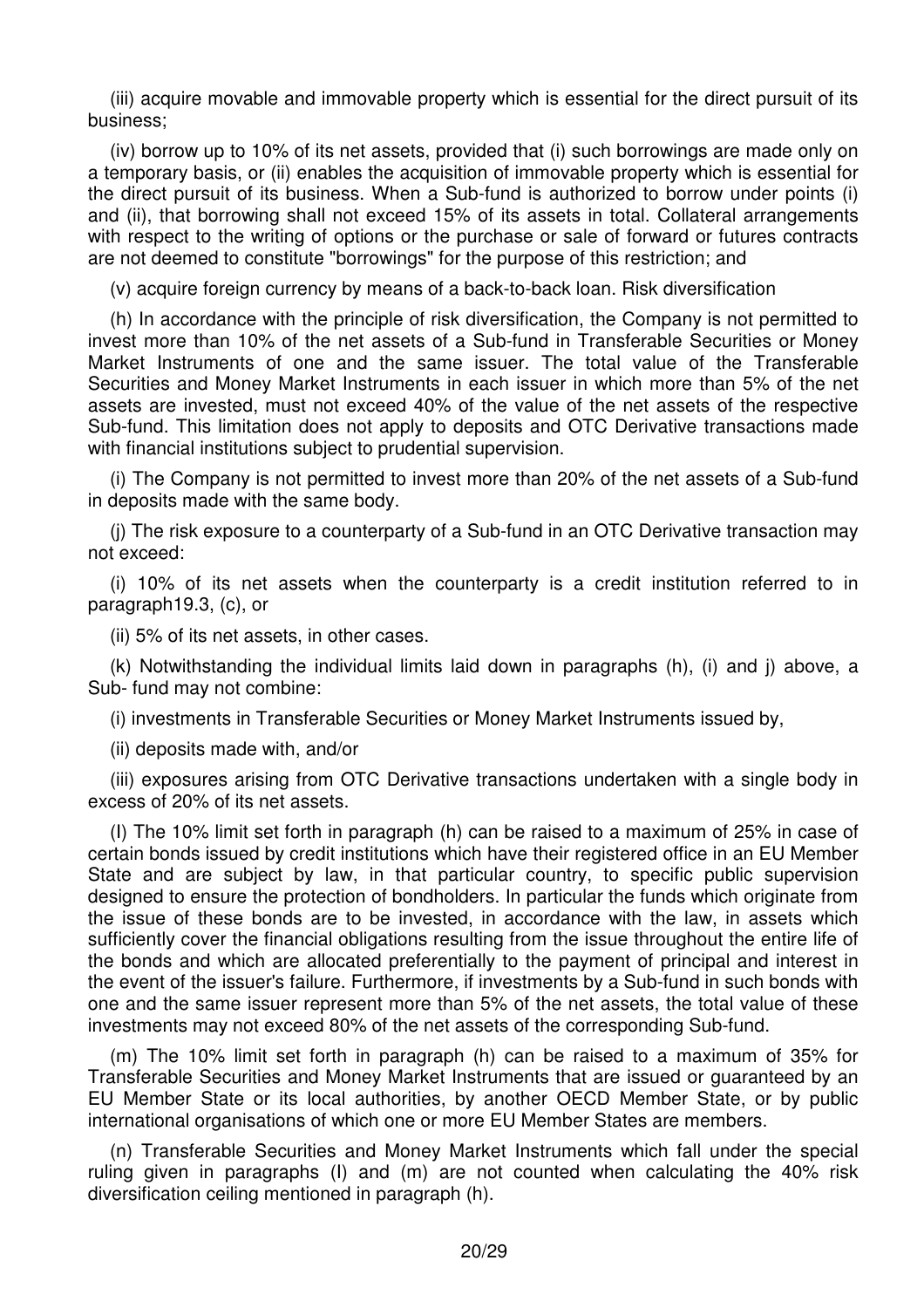(o) The limits provided for in paragraphs (h) to (m) may not be combined, and thus investments in Transferable Securities or Money Market Instruments issued by the same body or in deposits or derivative instruments with this body shall under no circumstances exceed in total 35% of the net assets of a Sub-fund.

(p) Companies which are included in the same group for the purposes of consolidated accounts, as defined in accordance with Directive 83/349/EEC or in accordance with recognised international accounting rules, are regarded as a single body for the purpose of calculating the limits contained in paragraphs (h) to (q) of this article 19.3.

(q) A Sub-fund may invest, on a cumulative basis, up to 20% of its net assets in Transferable Securities and Money Market Instruments of the same group.

Exceptions which can be made:

(r) Without prejudice to the limits laid down in paragraph «Investment Prohibitions» below of this article 19.3 the limits laid down in paragraphs (h) to (q) are raised to a maximum of 20% for investment in shares and/or bonds issued by the same body if, according to the Prospectus, the investment objective and policy of that Sub-fund is to replicate the composition of a certain stock or debt securities index which is recognised by the Luxembourg supervisory authority, on the following basis:

(i) its composition is sufficiently diversified,

(ii) the index represents an adequate benchmark for the market to which it refers,

(iii) it is published in an appropriate manner.

(s) The above 20% limit may be raised to a maximum of 35%, but only in respect of a single body, where that proves to be justified by exceptional market conditions in particular in Regulated Markets where certain Transferable Securities or Money Market Instruments are highly dominant.

(t) The Company is authorised, in accordance with the principle of risk diversification, to invest up to 100% of the net assets of a Sub-fund in Transferable Securities and Money Market Instruments from various offerings that are issued or guaranteed by an EU Member State or its local authorities, by another OECD Member State, such non-member state(s) of the OECD as set out in the Prospectus, or by public international organisations in which one or more EU Member States are members. These securities must be divided into at least six different issues, with securities from one and the same issue not exceeding 30% of the total net assets of a Sub-fund.

Investment in UCITS and/or other collective investment undertakings:

(u) A Sub-fund may acquire the units of UCITS and/or other UCIs referred to in paragraph (b) provided that no more than 20% of its net assets are invested in units of a single UCITS or other UCIs. If the UCITS or the other UCIs have multiple compartments and the assets of a compartment may only be used to satisfy the rights of the shareholder relating to that compartment and the rights of those creditors whose claims have arisen in connection with the setting-up, operation and liquidation of that compartment, each compartment is considered as a separate issuer for the purposes of applying the above limit.

(v) In accordance with the relevant special section of the Prospectus of the Company, certain Sub-funds are prohibited from investing more than 10% of their assets in aggregate in units of UCITS and/or other UCIs referred to in paragraph (b) of this article 19.3 in order to satisfy the requirements of the UCITS Directive.

(w) Investments made in units of UCIs other than UCITS may not exceed, in aggregate,

30% of the net assets of the Sub-fund.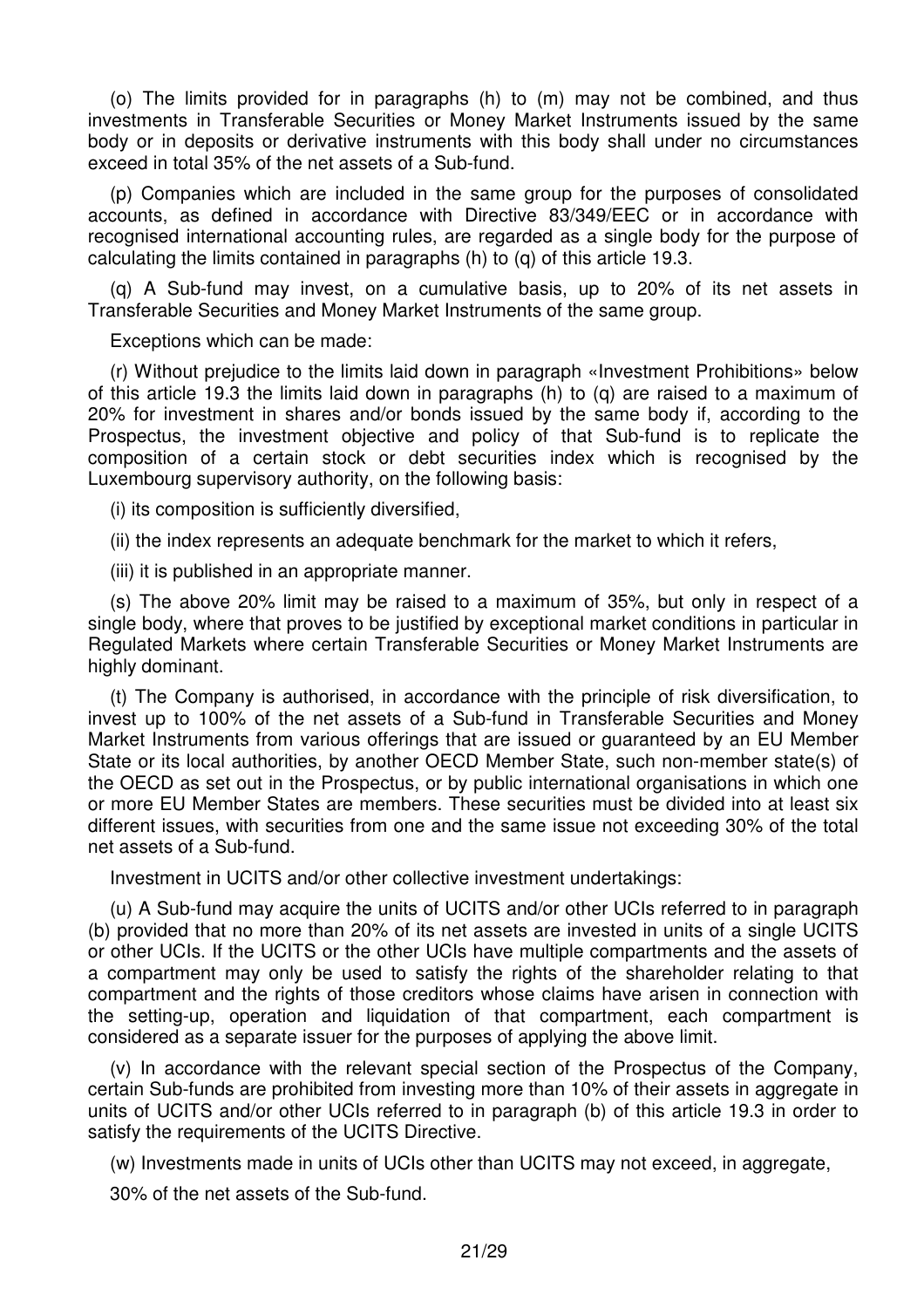When a Sub-fund has acquired units of UCJTS and/or other UCIs, the assets of the respective UCITS or other UCIs do not have to be combined for the purposes of the limits laid down in paragraphs (h) to (q) of this article 19.3.

(x) When a Sub-fund invests in the units of other UCITS and/or other UCIs that are managed, directly or by delegation, by the same management company or by any other company with which the management company is linked by common management or control, or by a substantial direct or indirect holding, that management company or other company may not charge subscription or redemption fees on account of the Sub-fund's investment in the units of such other UCITS and/or other UCIs.

If a Sub-fund invests a substantial portion of its assets in other UCITS and/or other UCIs, the maximum level of the management fees that may be charged both to the Sub-fund itself and to the other UCITS and/or other UCIs in which it intends to invest, shall be disclosed in the Prospectus of the Company. The annual report of the Company shall indicate for each Sub-fund the maximum level management fees charged both to the Sub-fund and to the UCITS and/or other UCIs in which the Sub-fund invests.

Master-Feeder structures:

(y) A Sub-Fund may act as a feeder fund (the «Feeder»), i.e. invest its assets in another UCITS or the sub-funds thereof. The following conditions apply: the Feeder must invest at least 85% of its assets in shares/units of another UCITS or of a sub-fund of such UCITS (the "Master»), which is not itself a Feeder nor holds units/shares of a Feeder. The Sub-Fund, as Feeder, may not invest more than 15% of its assets in one or more of the following:

(i) ancillary liquid assets in accordance with Article 41(2) second paragraph of the 2010

Law;

(ii) financial derivative instruments, which may be used only for hedging purposes, in accordance with Article 41 (1) point g) and Article 42 (2) and (3) of the 2010 Law;

(iii) movable and immovable property which is essential for the direct pursuit of the Company's business.

When a Sub-Fund qualifying as a Feeder invests in the shares/units of a Master, the Master may not charge subscription or redemption fees on account of the Sub-Fund's investment in the shares/units of the Master. Should a Sub-Fund qualify as a Feeder, a description of all remuneration and reimbursement of costs payable by the Feeder by virtue of its investments in shares/units of the Master, as well as the aggregate charges of both the Feeder and the Master, shall be disclosed in the Sub-Fund's relevant Special Section. In its annual report, the Company shall include a statement on the aggregate charges of both the Feeder and the Master. Should a Sub-Fund qualify as a Master, the Feeder UCITS will not be charged any subscription fees, redemption fees or contingent deferred sales charges, conversion fees, from the Master.

Tolerances and multiple compartment issuers:

(z) If, because of reasons beyond the control of the Company or the exercise of subscription rights, the limits mentioned in this article are exceeded, the Company must have as a priority objective in its sale transactions to reduce these positions within the prescribed limits, taking into account the best interests of the shareholders.

Provided that they continue to observe the principles of risk diversification, newly established Sub-funds may deviate from the limits mentioned under paragraphs (h) to (y) above for a period of six months following the date of their initial launch.

If an issuer of instruments into which the Company may invest according to this article is a legal entity with multiple compartments and the assets of a compartment may only be used to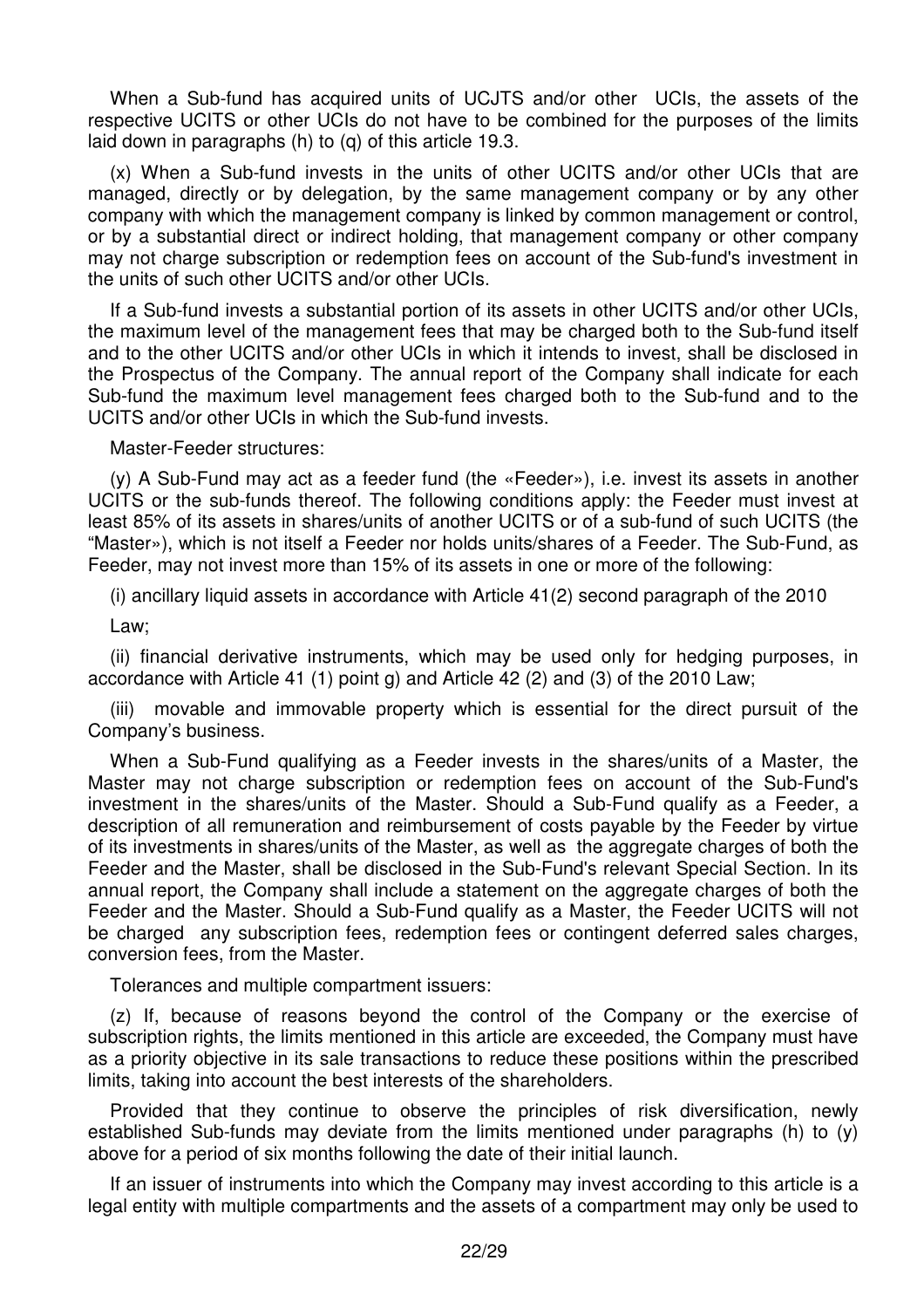satisfy the rights of the Shareholder relating to that compartment and the rights of those creditors whose claims have arisen in connection with the setting-up, operation and liquidation of that compartment, each compartment is considered as a separate issuer for the purposes of applying the limits set forth under paragraphs (h) to (g), (r) and (u) to (y) of this article 19.3.

Investment prohibitions:

The Company is prohibited from:

(i)·acquiring equities with voting rights that would enable the Company to exert a significant influence on the management of the issuer in question;

(ii) acquiring more than:

(A) 10% of the non-voting equities of one and the same issuer,

(B) 10% of the debt securities issued by one and the same issuer,

(C) 10% of the Money Market Instruments issued by one and the same issuer, or

(D) 25% of the units of one and the same UCITS and/or other UCI.

The limits laid down in the paragraphs (B), (C) and (D) may be disregarded at the time of acquisition if at that time the gross amount of the debt securities or of the Money Market Instruments, or the net amount of the securities in issue, cannot be calculated.

Transferable Securities and Money Market Instruments which, in accordance with Article 48, paragraph 3 of the 2010 Law are issued or guaranteed by an EU Member State or its local authorities, by another Member State of the OECD or which are issued by public international organisations of which one or more EU Member States are members are exempted from the above limits;

(iii) selling Transferable Securities, Money Market Instruments and other assets short;

(iv) acquiring precious metals or related certificates;

(v) investing in real estate and purchasing or selling commodities or commodities contracts;

(vi) borrowing on behalf of a particular Sub-fund, unless:

(A) the borrowing is in the form of a back-to-back loan for the purchase of foreign currency; (B) the loan is only temporary and does not exceed 10% of the net assets of the Sub-fund in question;

(C) pursuant to the conditions set out under paragraph  $(g)(iv)$ ;

(vii) granting credits or acting as guarantor for third parties. This limitation does not refer to the purchase of Transferable Securities, Money Market Instruments and other assets that are not fully paid up.

Risk management and limits with regard to derivative instruments:

The Company must employ (i) a risk-management process which enables it to monitor and measure at any time the risk of the positions and their contribution to the overall risk profile of the portfolio and (ii) a process for accurate and independent assessment of the value of OTC Derivatives.

A Sub-fund may invest in financial derivative instruments under the investment limits laid down in the Prospectus.

19.4 Co-management and pooling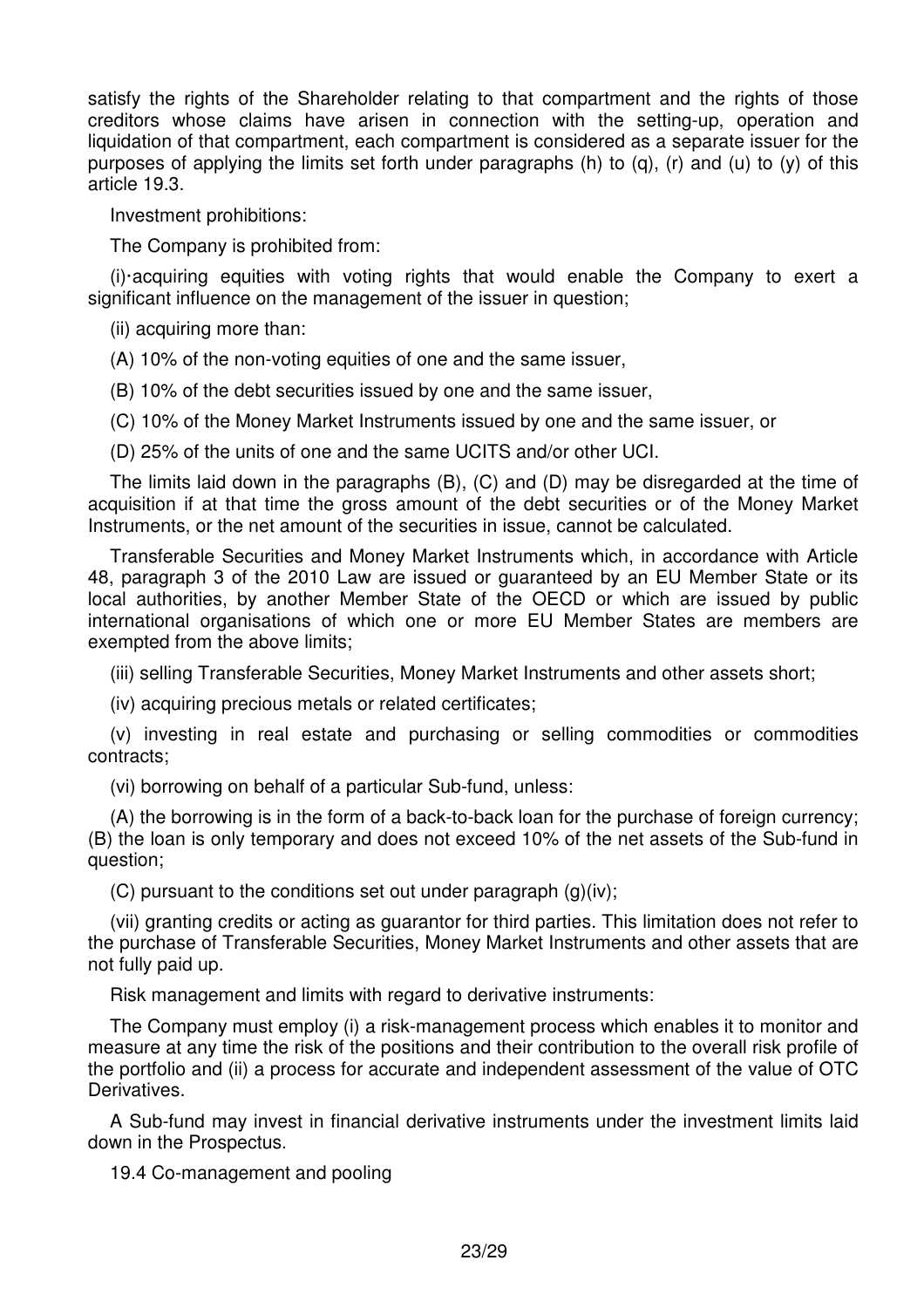The Board may, in the best interest of the Company and as described in more detail in the Prospectus, decide that all or part of the assets of the Company or of a Sub-fund will be jointly managed on a separate basis with other assets of other shareholders, including other undertakings for collective investment and/or their Sub-funds or that all or part of the assets of two or more Sub-funds will be managed jointly on a separate basis or in a pool.

#### 19.5 Indirect investments

Investments of any Sub-fund may be directly or indirectly made through wholly-owned subsidiaries of the Company, in accordance with the respective decision made by the Board and as described in detail in the Prospectus. References to assets and investments in these Articles correspond either to investments made directly or to assets held directly for the Company or to such investments or assets that are made or held indirectly for the Company by the above-mentioned subsidiary.

19.6 Techniques and instruments

The Company is authorised, as determined by the Board and in accordance with applicable laws and regulations, to use techniques and instruments that deal with securities and money-market instruments and other assets permitted by law, provided that that such techniques and instruments are used for hedging or efficient portfolio management purposes.

#### 19.7 Cross-investments between Sub-funds

A Sub-fund (the Cross-investing Sub-fund) may invest in one or more other Sub-funds. Any acquisition of shares of another Sub-fund (the Target Sub-fund) by the Cross-investing Sub-fund is subject to the following conditions (and such other conditions as may be applicable in accordance with the terms of the Prospectus):

(i) the Target Sub-fund may not invest in the Cross-investing Sub-fund;

(ii) the Target Sub-fund may not invest more than 10% of its net assets in UCITS (including other Sub-funds) or other UCIs;

(iii) the voting rights attached to the shares of the Target Sub-fund are suspended during the investment by the Cross-investing Sub-fund;

(iv) the value of the share of the Target Sub-fund held by the Cross-investing Sub-fund are not taken into account for the purpose of assessing the compliance with the EUR 1,250,000 minimum capital requirement; and

(v) duplication of subscription or redemption fees is prohibited.

#### **Art. 20. Auditor.**

20.1 The accounting data reported in the annual report of the Company will be examined by an auditor (réviseur d'entreprises agréé) appointed by the General Meeting and remunerated by the Company.

20.2 The auditor fulfils all duties prescribed by the 2010 Law.

# **Art. 21. General meeting of shareholders of the company.**

21.1 The General Meeting represents, when properly constituted, the entire body of Shareholders of the Company. Its resolutions are binding upon all the Shareholders, regardless of the class of shares held by them. It has the broadest powers to order, carry out or ratify acts relating to the operations of the Company.

21.2 The General Meeting meets when called by the Board. It shall be necessary to call a General Meeting within a month whenever a group of Shareholders representing at least one tenth of the subscribed capital requires so by written notice. In such case, the concerned Shareholders must indicate the agenda of the meeting.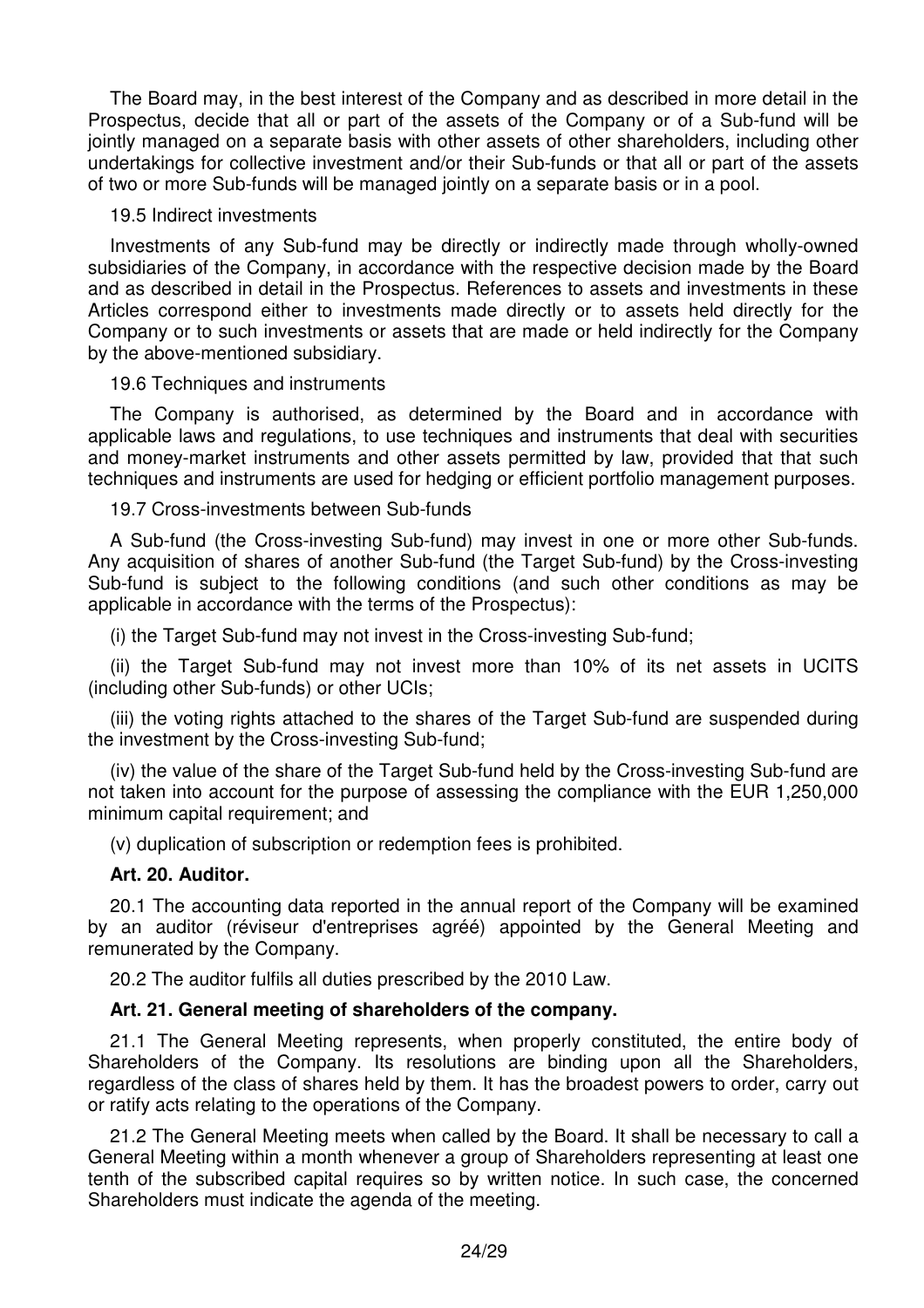21.3 The Annual General Meeting shall be held in accordance with Luxembourg law, in the Grand-Duchy of Luxembourg within six months of the Company's financial year as determined in Article 25 hereof .

21.4 Other general meetings of Shareholders may be held at such places and times as may be specified in the respective notices of meeting.

21.5 Shareholders meet when called by the Board pursuant to a notice setting forth the agenda sent in accordance with the Law of 10th august 1915 on commercial companies, as amended. The agenda is prepared by the Board, except when the meeting is called on the written request of the Shareholders, in which case the Board may prepare a supplementary agenda.

21.6 If bearer shares were issued, the notice of meeting will also be published as provided for by law in the Memorial, Recueil des Sociétés et Associations, in one or more Luxembourg newspapers, and in such other newspapers as the Board may decide.

21.7 If all Shareholders are present or represented and consider themselves as being duly convened and informed of the agenda, the general meeting may take place without notice of meeting.

21.8 The Board may determine all other conditions that must be fulfilled by Shareholders in order to attend any meeting of Shareholders. To the extent permitted by law, the convening notice to a general meeting may provide that the quorum and majority requirements will be assessed against the number of shares issued and outstanding at midnight (Luxembourg time) on the fifth day prior to the relevant meeting (the Record Date) in which case, the right of any Shareholder to participate in the meeting will be determined by reference to his/her/its holding as at the Record Date.

21.9 The business transacted at any meeting of the Shareholders will be limited to the matters on the agenda and transactions related to these matters.

21.10 Subject to article 19.7 above, each share of any class is entitled to one vote, in accordance with Luxembourg law and these Articles. The Board may suspend the voting rights attached to all Shares held by a Shareholder who is in breach towards the Company of his obligations as specified in the Articles or under any subscription or commitment agreement. Any Shareholder may individually undertake not to exercise, permanently or temporarily, all or part of its voting rights. Such a waiver binds the relevant Shareholder and the Company as from its notification in writing to the Company. A Shareholder may act at any meeting of Shareholders through a written proxy to another person, who need not be a Shareholder and who may be a member of the Board of the Company.

21.11 Unless otherwise provided by law or herein, resolutions of the General Meeting are passed by a simple majority vote of the Shareholders present or represented.

21.12 Shareholders participating in any meeting of Shareholders by video conference or any other telecommunication methods allowing for their identification shall be deemed present for the purpose of quorum and majority computation. Such telecommunication methods shall satisfy such technical requirements that will enable the effective participation in the meeting and the deliberations of the meeting shall be retransmitted on a continuous basis.

21.13 The Shareholders are authorised, subject however to the conditions and requirements set forth from time-to-time by the Board, to cast their vote by ballot papers ("formulaires"). Any ballot paper shall be delivered by hand with acknowledgement of receipt, by registered post, by special courier service using an internationally recognised courier company or by mail with acknowledgment of receipt at the registered office of the Company or by telefax.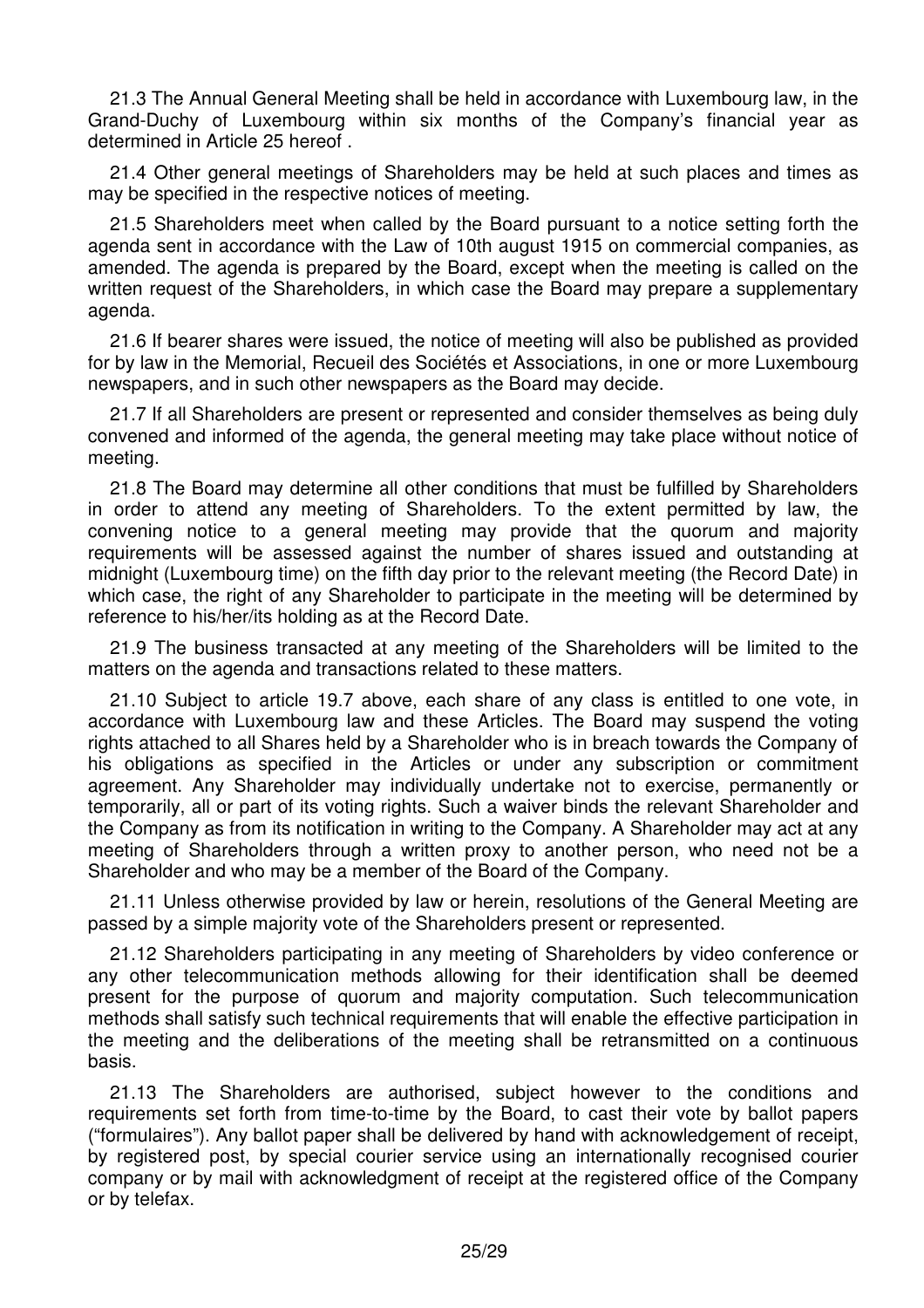# **Art. 22. General meetings of shareholders in a Sub-fund or in a class of shares.**

22.1 The Shareholders of the classes issued in a Sub-fund may hold, at any time, general meetings to decide on any matters which relate exclusively to that Sub-fund.

22.2 In addition, the Shareholders of any class of shares may hold, at any time, general meetings for any matters which are specific to that share class.

22.3 The provisions of article 21 of these Articles apply to such general meetings.

22.4 Subject to article 19.7 above, each share is entitled to one vote in accordance with Luxembourg law and these Articles. Shareholders may act either in person or through a written proxy to another person who need not be a Shareholder and may be a director.

22.5 Unless otherwise provided for by law or in these Articles, the resolutions of the General Meeting of Shareholders of a Sub-fund or of a class of shares are passed by a simple majority vote of the Shareholders present or represented.

# **Art. 23. Closure of Sub-funds or share classes.**

23.1 In the event that for any reason the value of the assets in any Sub-fund or class has decreased to an amount determined by the Board to be the minimum level for such Sub-fund, or class to be operated in an economically efficient manner, or if a change in the economic, political or monetary situation relating to the Sub-fund or class concerned would have material adverse consequences on the investments of that Sub-fund or if the range of products offered to investors is rationalised, the Board may decide to compulsorily redeem all the shares of the relevant class or classes issued in such Sub-fund or the relevant class at the net asset value per share (taking into account actual realisation prices of investments and realisation expenses), determined as of the Valuation Day at which such decision shall take effect and therefore close the relevant Sub-fund or class. The Company shalt serve a notice to the Shareholders of the relevant class(es) or Sub-fund(s) prior to the effective date for the compulsory redemption, which wilt indicate the reasons for, and the procedure of, the redemption operations. Unless it is otherwise decided in the interests of, or to keep equal treatment between, the Shareholders, the Shareholders of the Sub-fund or of the class of shares concerned may continue to request redemption or conversion of their shares free of charge (but taking into account actual realisation prices of investments and realisation expenses) prior to the effective date of the compulsory redemption.

23.2 Notwithstanding the powers conferred to the Board by the preceding paragraph, the general meeting of Shareholders of any Sub-fund or class within any Sub-fund may, upon a proposal from the Board, redeem all the shares of the relevant class or classes within the relevant Sub-fund and refund to the Shareholders the net asset value of their shares (taking into account actual realisation prices of investments and realisation expenses) determined as of the Valuation Day at which such decision shall take effect. There shall be no quorum requirements for such General Meeting of Shareholders which shall decide by resolution taken by simple majority of those present or duly represented and voting at such meeting.

23.3 Assets which may not be distributed to the relevant beneficiaries upon the implementation of the redemption will be deposited with the Company's custodian for the period required by Luxembourg law; after such period, the assets will be deposited with the «Caisse de Consignation» on behalf of the persons entitled thereto.

23.4 All redeemed shares may be cancelled.

# **Art. 24. Mergers.**

# 24.1 Merger cases

The Board may decide to proceed with a merger (within the meaning of the 2010 Law) of the Company or of one of the Sub-funds, either as receiving or absorbed UCITS or Sub-fund,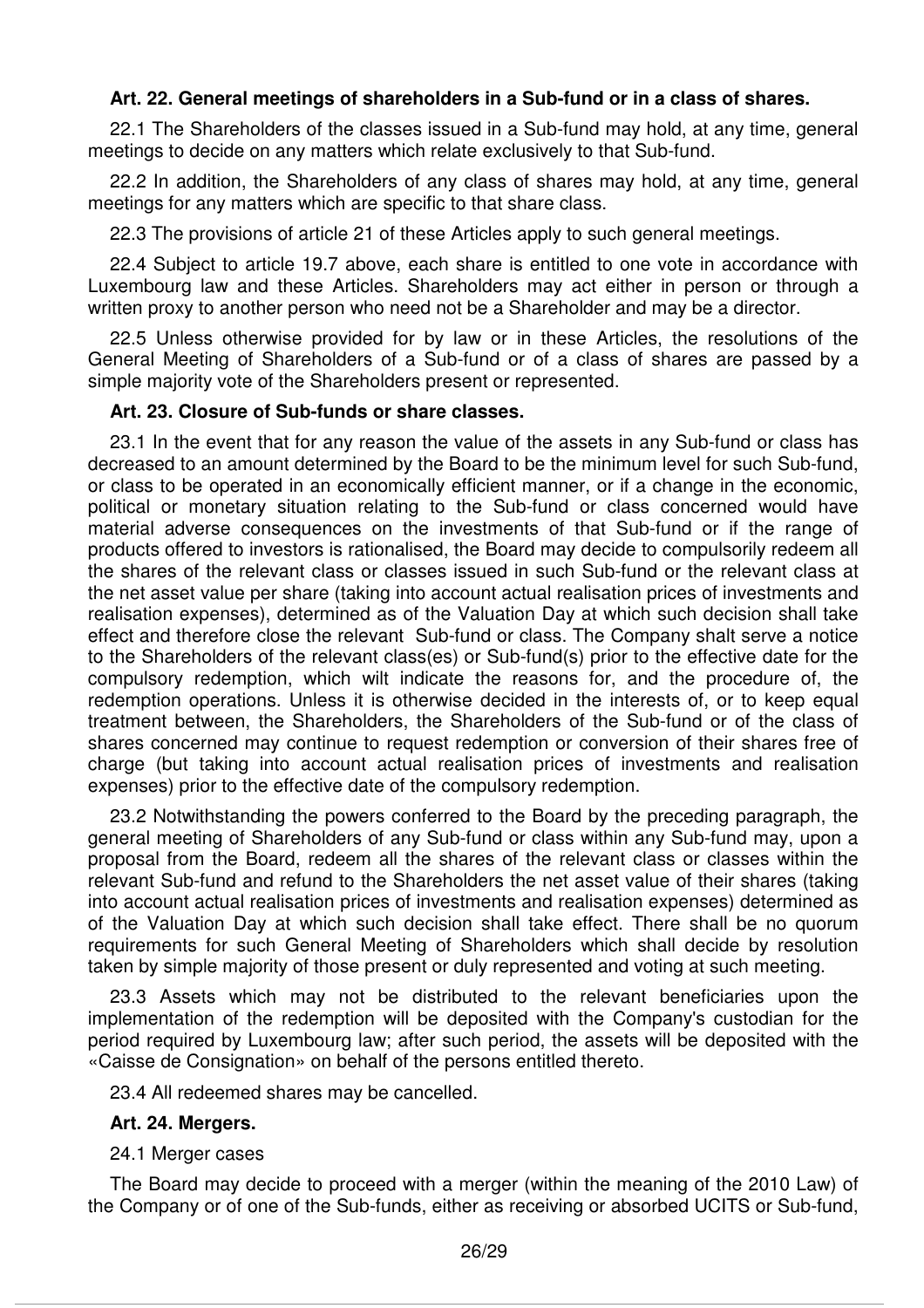subject to the conditions and procedures imposed by the 2010 Law, in particular concerning the merger project and the information to be provided to the Shareholders, as follows:

a) Merger of the Company

The Board may decide to proceed with a merger of the Company, either as receiving or absorbed UCITS, with:

-another Luxembourg or foreign UCITS (the «New UCITS»); or

-a sub-fund thereof,

and, as appropriate, to re-designate the shares of the Company as shares of this New UCITS, or of the relevant sub-fund thereof as applicable.

In case the Company is the receiving UCITS (within the meaning of the 2010 Law), solely the Board will decide on the merger and effective date thereof.

In case the Company is the absorbed UCITS (within the meaning of the 2010 Law), and hence ceases to exist, the General Meeting has to approve, and decide on the effective date of such merger by a resolution adopted with no quorum requirement and at a simple majority of the votes cast at such meeting.

b) Merger of the Sub-funds

The Board may decide to proceed with a merger of any Sub-fund, either as receiving or absorbed Sub-fund, with:

-another existing Sub-fund within the Company or another sub-fund within a New UCITS (the «New Sub-Fund»); or

-a New UCITS,

and, as appropriate, to re-designate the shares of the Sub-fund concerned as shares of the New UCITS, or of the New Sub-Fund as applicable.

24.2 Rights of the Shareholders and Costs to be borne by them

In all the merger cases under 24.1 above, the Shareholders will in any case be entitled to request, without any charge other than those retained by the Company or the Sub-fund to meet disinvestment costs, the repurchase or redemption of their shares, or, where possible, to convert them into units or shares of another UCITS pursuing a similar investment policy and managed by the Management Company or by any other company with which the Management Company is linked by common management or control, or by substantial direct or indirect holding, in accordance with the provisions of the 2010 Law.

Any cost associated with the preparation and the completion of the merger shall neither be charged to the Company nor to its Shareholders.

24.3 Merger with a (sub-fund of a) Luxembourg UCITS of the contractual type ("fonds commun de placement")

If a merger as described under 24.1 is to be implemented with a (sub-fund of a) Luxembourg UCITS of the contractual type ("fonds commun de placement"), Shareholders having not voted in favour of such merger will be considered as having requested the redemption of their shares. The assets which may not be distributed to such Shareholders for whatever reasons will be deposited with the custodian for the period required by Luxembourg law; after such period, the assets will be deposited with the «Caisse de Consignation» on behalf of the persons entitled thereto.

**Art. 25. Financial year.** The financial year of the Company commences on 1st January each year and terminates on 31st December of the same year.

#### **Art. 26. Application of income.**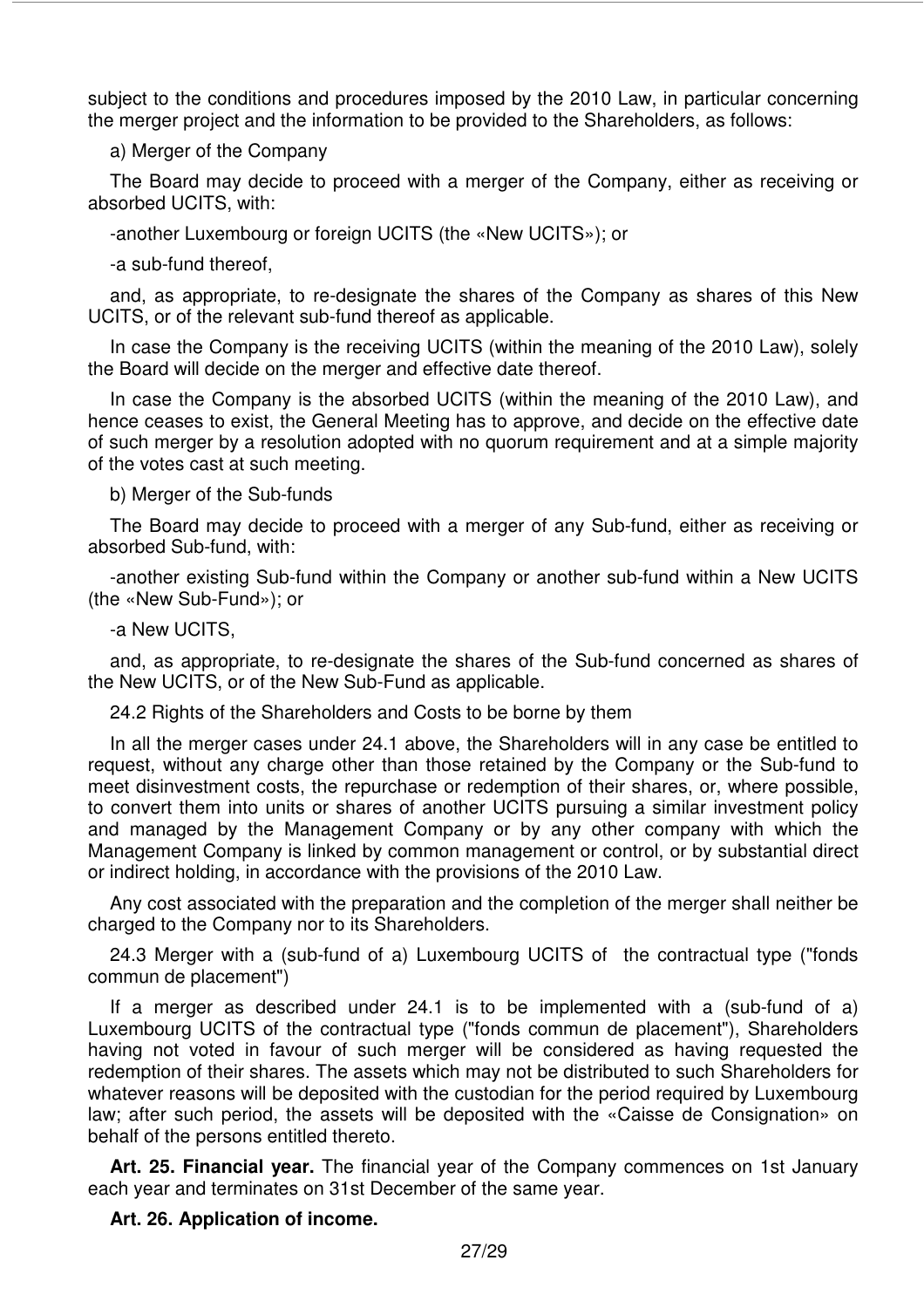26.1 The General Meeting determines, upon proposal from the Board and within the limits provided by law, how the income from the Sub-fund will be applied with regard to each existing share class, and may declare, or authorise the Board to declare, distributions.

26.2 For any class of shares entitled to distributions, the Board may decide to pay interim dividends in accordance with legal provisions.

26.3 Payments of distributions to owners of registered shares will be made to such Shareholders at their addresses in the register of Shareholders. Payments of distributions to holders of bearer shares will be made upon presentation of the dividend coupon to the agent or agents more specifically designated by the Company.

26.4 Distributions may be paid in such a currency and at such a time and place as the Board determines from time to time.

26.5 The Board may decide to distribute bonus stock in lieu of cash dividends under the terms and conditions set forth by the Board.

26.6 Any distributions that has not been claimed within 5 (five) years of its declaration will be forfeited and revert to the share class(es) issued in the respective Sub-fund.

26.7 No interest will be paid on a dividend declared by the Company and kept by it at the disposal of its beneficiary.

#### **Art. 27. Custodian.**

27.1 To the extent required by law, the Company will enter into a custodian agreement with a bank or credit institution as defined by the act dated 5 April 1993 on the financial sector, as amended (the Custodian).

27.2 The Custodian will fulfil its obligations in accordance with the 2010 Law.

27.3 If the Custodian indicates its intention to terminate the custodial relationship, the Board will make every effort to find a successor custodian within two months of the effective date of the notice of termination of the custodian agreement. The Board may terminate the agreement with the Custodian but may not relieve the Custodian of its duties until a successor custodian has been appointed.

#### **Art. 28. Dissolution of the Company.**

28.1 The Company may at any time be dissolved by a resolution of the General Meeting, subject to the quorum and majority requirements referred to in article 29 of these Articles.

28.2 If the assets of the Company fall below two-thirds of the minimum capital indicated in article 5 of these Articles, the question of the dissolution of the Company will be referred to the General Meeting by the Board. The General Meeting, for which no quorum will be required, will decide by simple majority of the votes of the shares represented at the General Meeting.

28.3 The question of dissolution of the Company will further be referred to the General Meeting whenever the share capital falls below one-fourth of the minimum capital indicated in article 5 of these Articles; in such event, the General Meeting will be held without any voting quorum requirements and the dissolution may be decided by Shareholders holding onequarter of the votes of the shares represented at the meeting.

28.4 The meeting must be convened so that it is held within a period of 40 (forty) days from the ascertainment that the net assets of the Company have fallen below two-thirds or one- quarter of the legal minimum, as the case may be.

## **Art. 29. Liquidation.**

29.1 If the Company is dissolved, the liquidation shall be carried out by one or several liquidators appointed in accordance with the provisions of the 2010 Law.